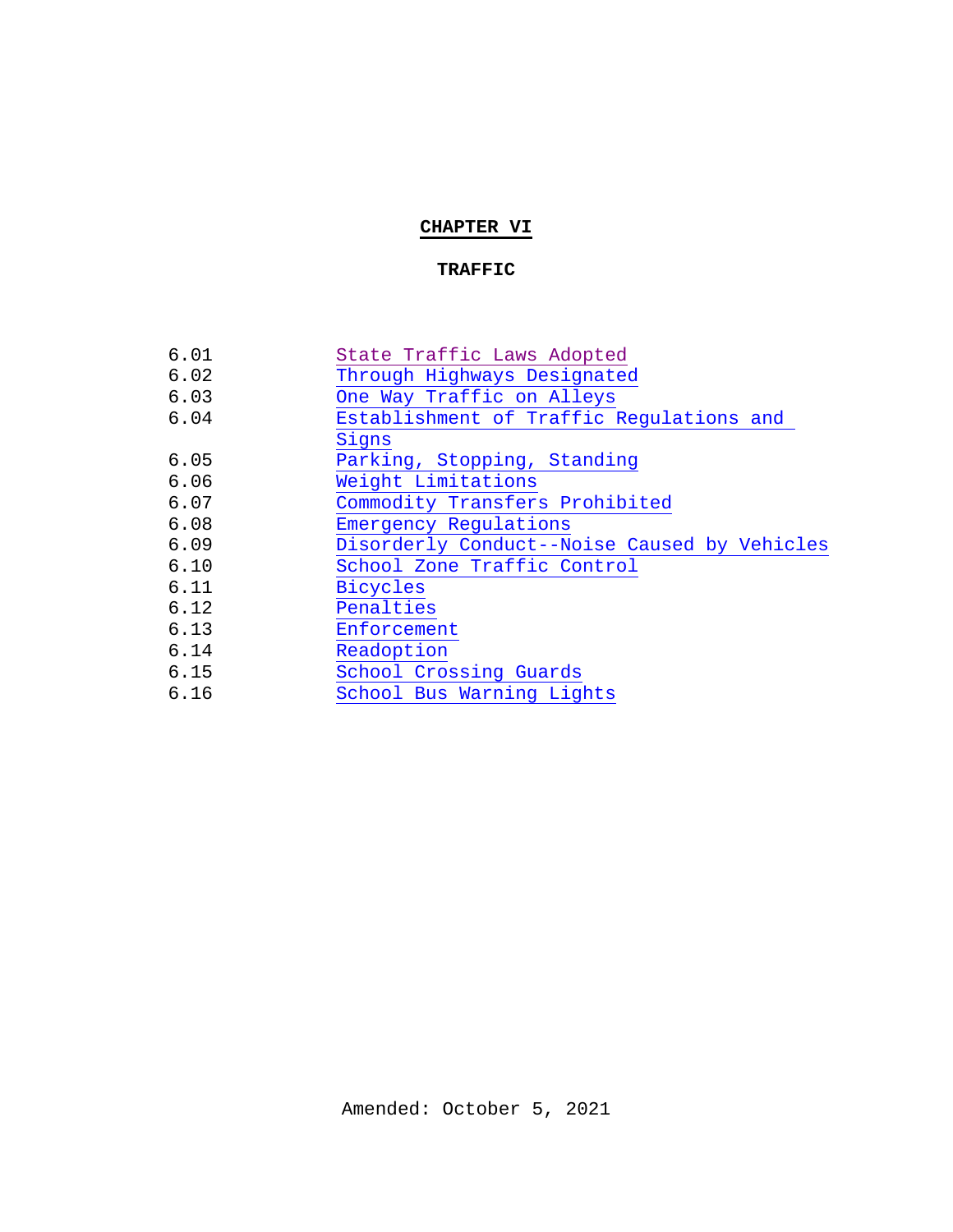# **CHAPTER VI TRAFFIC**

#### **6.01 State Traffic Laws Adopted.**

<span id="page-1-0"></span>(A) State Traffic Laws Adopted. Except as otherwise<br>fically provided in this Ordinance, all provisions of specifically provided in this Ordinance, all provisions Chapters 340 to 350 of the Wisconsin Statutes describing and defining regulations with respect to vehicles and traffic for which the penalty is a forfeiture only, including penalties to be imposed and procedure for prosecution, are hereby adopted and by reference made a part of this Ordinance as if fully set forth herein, to secure uniform statewide regulation of traffic on the highways, streets, and alleys of the State of Wisconsin.

(B) Other State Laws Adopted. There is also hereby adopted by reference the following section of the Wisconsin Statutes but the prosecution of such offense under this code shall be as provided in Ch. 340 to 350, Wis. Stats., and the penalty for violation thereof shall be limited to a forfeiture: Sec. 941.01(1) Negligent operation of vehicle off highway.

(C) The following Chapters of the Wisconsin Administrative Code are hereby adopted by reference:

|       | Trans. 300 through Trans. 330                     |
|-------|---------------------------------------------------|
| MVD 3 | Reciprocity--Nonresident Motor Carriers           |
| MVD 5 | Standards for Motor Vehicle Equipment             |
| MVD 6 | Transportation of Explosives by Motor<br>Vehicles |

(D) Reduced Speed Limits. Pursuant to Sec. 346.57(4)(i), the speed limit on Lewis Street located to the east of its intersection with North Mark Street, along with Saddlewood Court and Greenwood Court, all located in the Village of West Salem shall be fifteen (15) mph and shall be properly marked. **(Ord. 453 – 8/06/13)**

**6.02 Through Streets and Highways Designated.** The following streets or portions thereof are hereby designated through streets and highways and it shall be unlawful to fail to comply with any<br>stop sign placed at the entrance to such through streets. There stop sign placed at the entrance to such through streets. shall be no through traffic on any alley.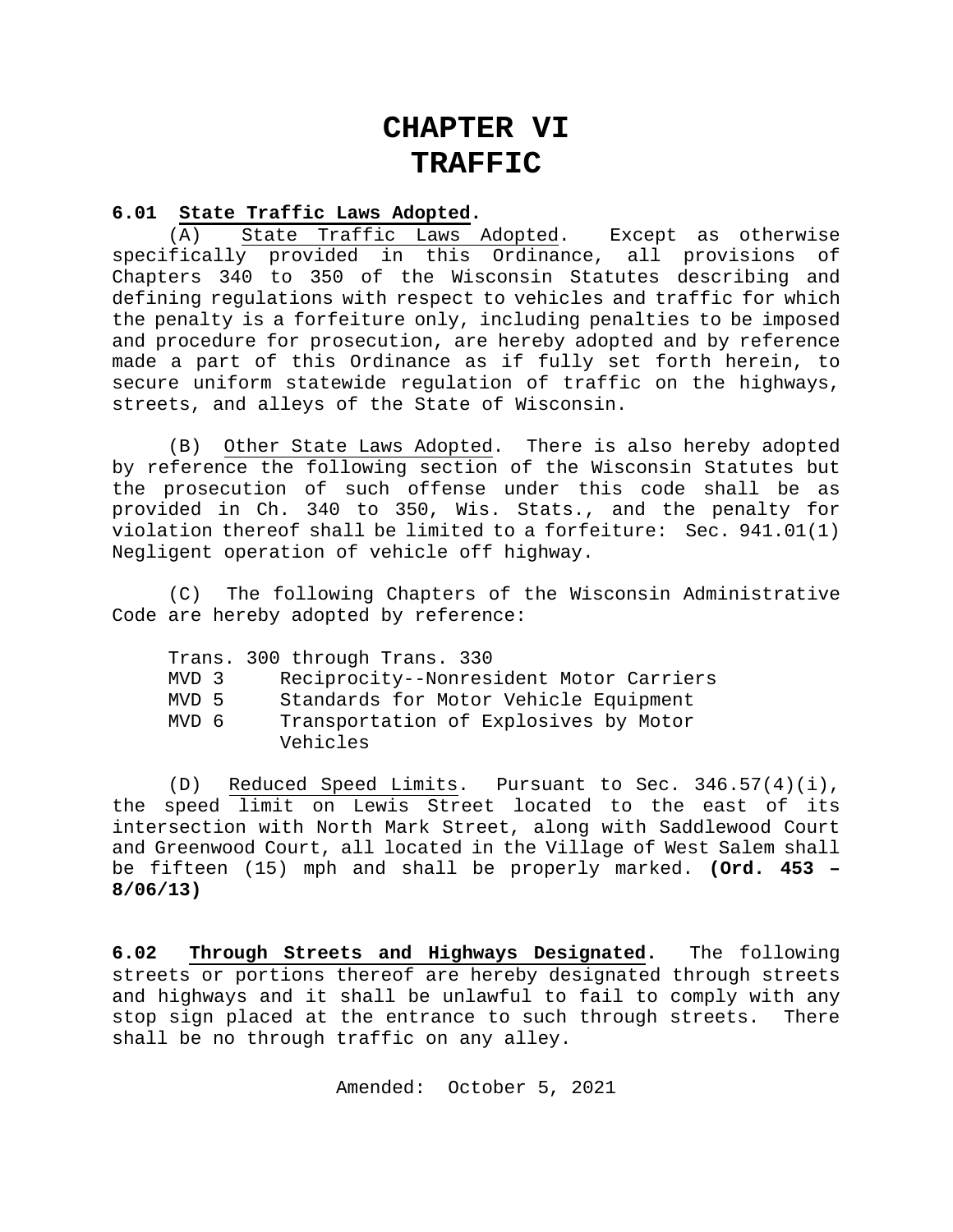- (A) **WEST AVENUE** from the North line of Elm Street to the South line of Garland Street.
- (B) **YOULON STREET** from the North line of Garland Street to the South line of Hamlin Street.
- (C) **LEONARD STREET** from the North line of Garland Street to the North Village Limits.
- (D) **MILL STREET** from the North line of Jefferson Street to the South line of Hamilton Street.
- (E) **ELM STREET** from the West line of Oak Street to the West line of County Highway M.
- (F) **HAMILTON STREET** from the East line of West Avenue to the West line of Leonard Street.
- (G) **GARLAND STREET**
	- (1) From West Avenue North to the West line of Leonard Street.
	- (2) From the East line of Leonard Street to the East Village Limits.
- (H) **HAMLIN STREET**
	- (1) From the West line of Leonard Street to the South line of West City Highway 16.
	- (2) From the East line of Leonard Street to the West line of Mark Street.
- (I) **TILSON STREET** from the East line of Leonard Street to the West line of Mark Street North.
- (J) **JEFFERSON STREET** from Oak Street to the East Village Limits.
- (K) **MARK STREET** from the North line of East Avenue to the South line of Tilson Street.
- (L) **EAST AVENUE** from the East line of Leonard Street to the West line of Mark Street.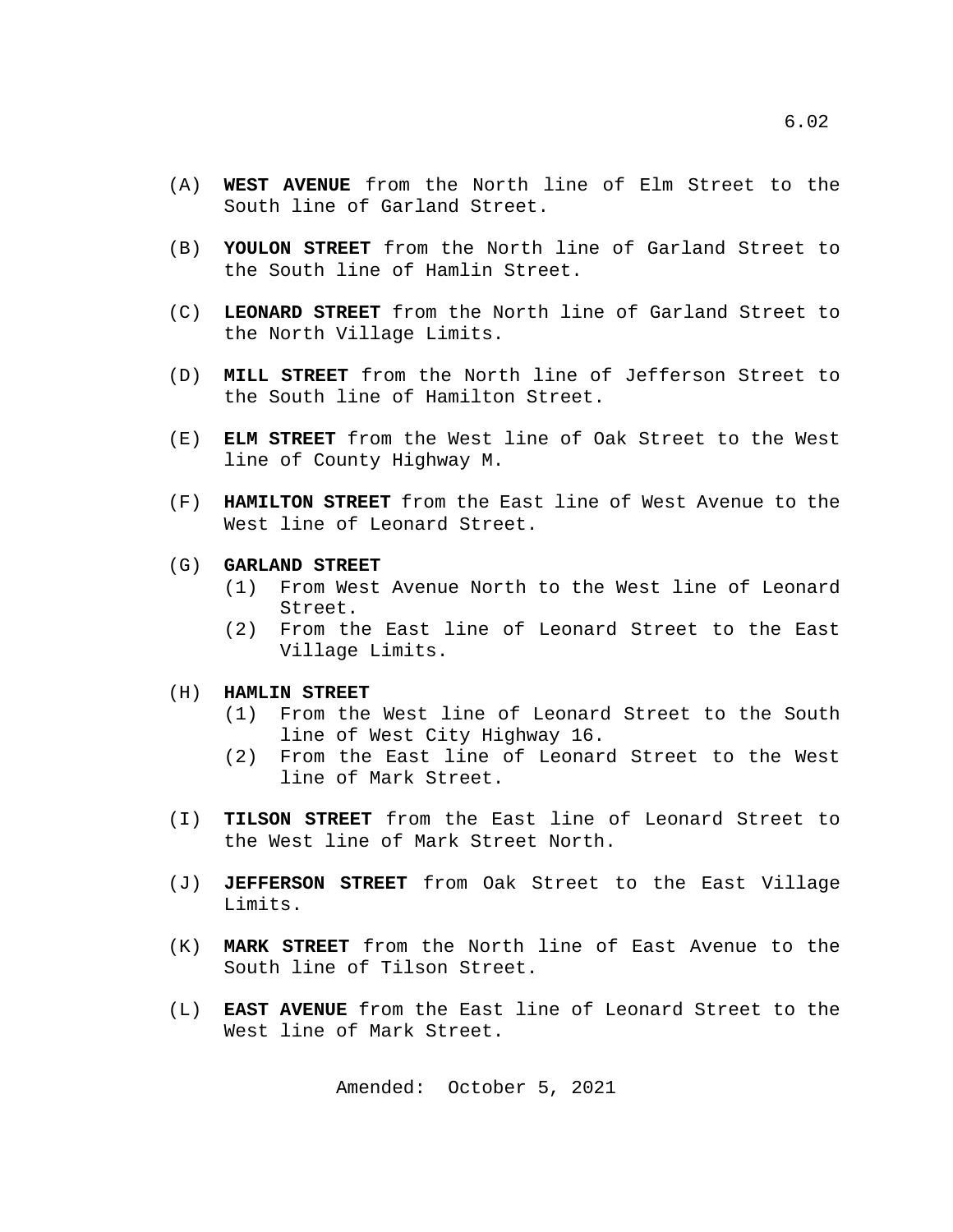- (M) **PARK STREET** from Tilson Street North to its terminus at Lutheran School site.
- (N) **LINCOLN AVENUE** from the South line of Garland Street to the North line of Hamilton Street
- (O) **HARMONY STREET** from the South line of Garland Street to the North line of Hamilton Street.
- (P) **FRANKLIN STREET** from the East line of Griswold Avenue to the West line of West Avenue.
- (Q) **MILL STREET** from the South line of Garland Street to the North line of Hamilton Street.
- (R) **WEST AVENUE NORTH** from the North line of West City Highway 16 to the South line of Brickl Road.

<span id="page-3-0"></span>**6.03 One-Way Traffic on Alleys.** Traffic on the following alleys shall be limited to one-way traffic:

(A) From West to East: The alley between Leonard and Mill Streets, bearing East from Leonard Street to the intersection of the North-South alley which runs North to Memorial Drive.

(B) From East to West: The alley between Leonard and Youlon Streets, bearing West from Leonard Street, to the intersection of the North-South alley which runs North to Hamilton Street. **(Ord. No. 471 - Revised 2/16/2016) (Ord. No. 492 – Revised 9/17/2019)**

# <span id="page-3-1"></span>**6.04 Establishment of Stopping, Standing, Turning and Directional Rules and Parking Time Limits.**

(A) Establishment. The Village Board shall have the authority, when the public interest, convenience, or necessity requires it, or when ultra-hazardous conditions occur at certain times of the day, to establish stop signs, yield signs, bus stops, speed limits, tow-away zones, turning rules, one-way streets or alleys, or to designate any portion of a street or alley as a No Stopping, No Standing, No Parking, or Loading Zone or to regulate Parking Time Limits of all types.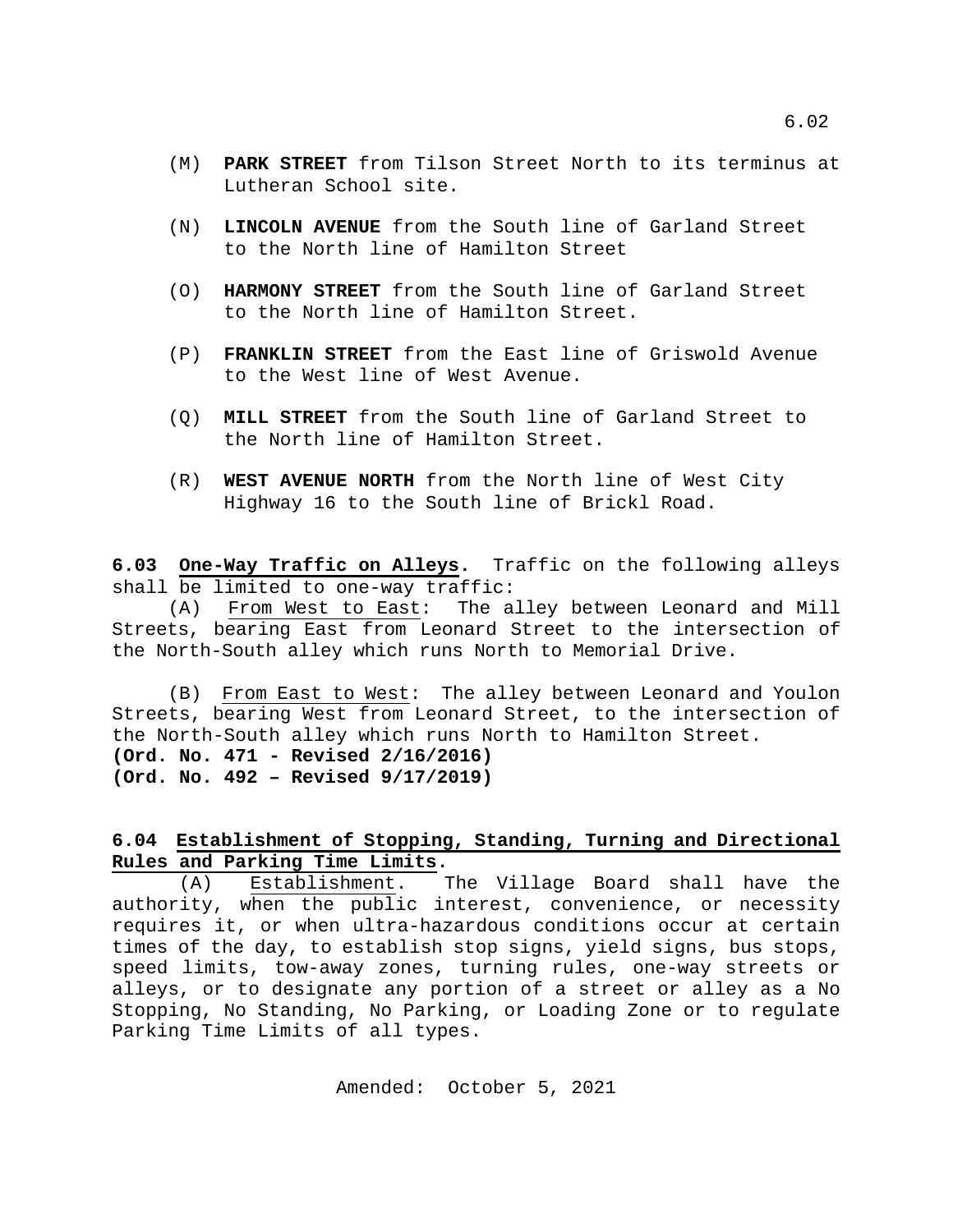6.04(B)

(B) Designation/Posting. The Village Board shall arrange for the erection of official signs and pavement or curb markings to designate such areas. Such designation shall be evidence of<br>the regulation established by the Village Board. It shall be the regulation established by the Village Board. unlawful to fail to comply with said signs or pavement marking.

The Village Administrator is hereby authorized and directed to procure, erect, and maintain appropriate standard traffic signs, signals and markings conforming to the rule of the Highway Division, giving such notice of the provisions of this Ordinance, as required by State Law. Wis. Stats. 86.19. Wis. Admin. Code ss. Trans. 200, Aug. 1984.

(C) Removal. The Village Board shall have the authority granted by §349.09, Wis. Stats., and is hereby directed to order the removal of a sign, signal, marking, or device placed, maintained or displayed in violation of this Ordinance or §349.41, Wis. Stats. Any charge imposed on a premises for removal of such an illegal sign, signal or device shall be reported to the Village Board at its next regular meeting for review and certification.

## <span id="page-4-0"></span>**6.05 Parking, Stopping, Standing.**

(A) Key Left in Vehicle. Every passenger motor vehicle shall be equipped with a lock suitable to lock either the starting lever, throttle, steering apparatus, gear shift lever or ignition system. No person shall permit a motor vehicle in his or her custody to stand or remain unattended on any street, alley or in any other public place, except an attended parking area unless either the starting lever, throttle, steering system, gear shift lever, or ignition system of such vehicle is locked and the key for such lock is removed from the vehicle.

(B) Business District at Night. No vehicles shall be parked on the following streets: **LEONARD STREET** between Jefferson Street and Franklin Street; **MILL STREET** between Jefferson Street and Hamilton Street; **HAMILTON STREET** between Youlon Street and Mill Street; **MEMORIAL DRIVE**; including such named streets, between 3:00 a.m. and 5:00 a.m., excepting New Year's Eve. (**ORD. 405)**

## (C) Parking of Trucks, Trailers and Mobile Homes.

(1) Trucks larger than nine thousand (9,000) pounds or more gross weight shall not park on any street or alley within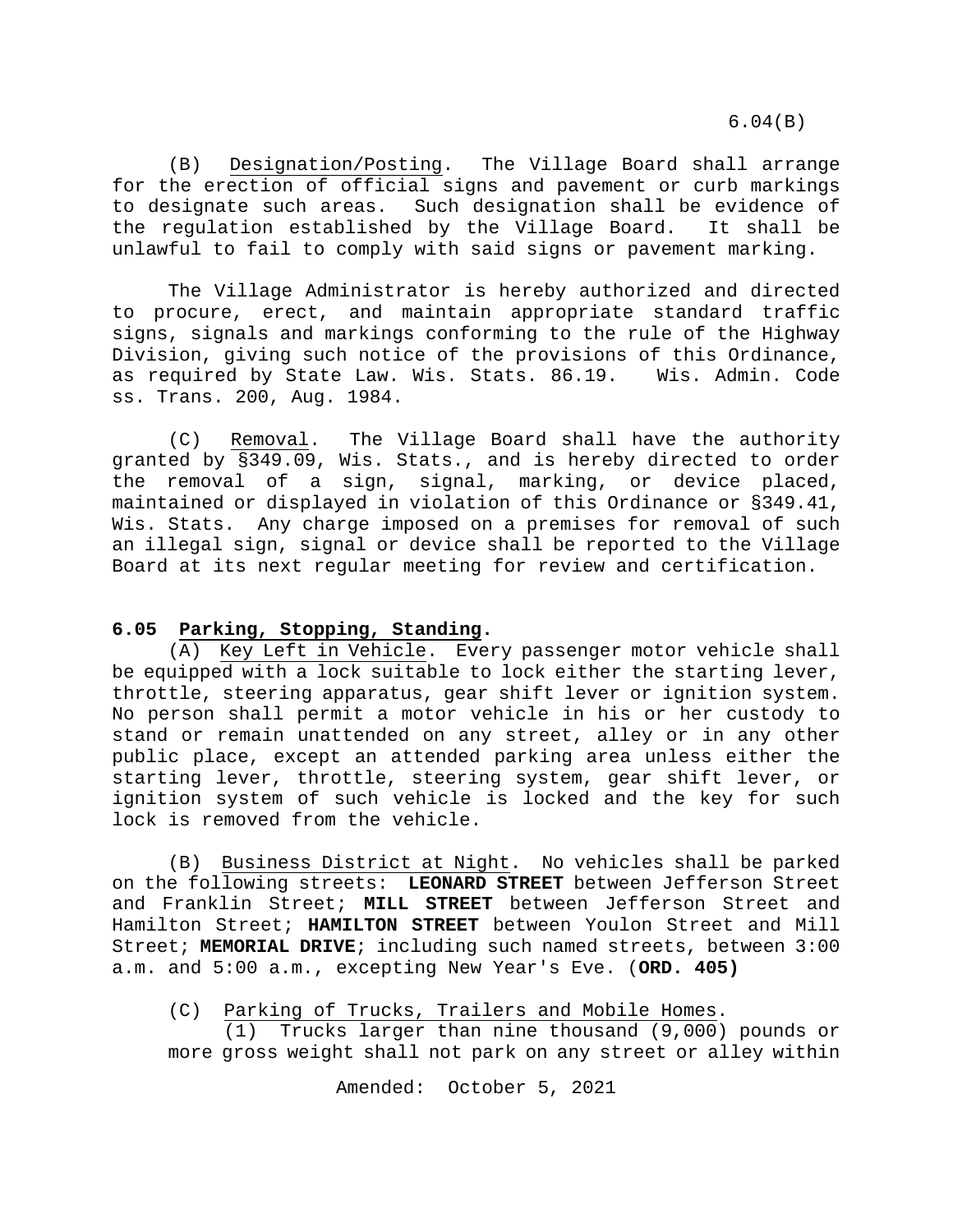the Village except temporarily for the purpose of and while actually engaged in loading or unloading and while the vehicle is attended by a licensed operator so that it may be promptly moved in the case of an emergency or to avoid traffic obstruction.

(2) Semitrailers as defined in Wis. Stat. Sec. 340.01 shall not park on any street or alley within the Village except temporarily for the purpose of and while actually engaged in loading or unloading and while the vehicle is attended by a licensed operator so that it may be promptly moved in the case of an emergency or to avoid traffic obstruction.

(3) Mobile Homes shall not be parked on any street, right-of-way, or alley within the Village and see Section 11.04 of this Code for further restrictions.<br>(4) Motor homes, towable campers, op

Motor homes, towable campers, open and enclosed utility trailers and other trailers for boats, ATV's, snowmobiles, watercraft, farm equipment, and other items while unattached from a vehicle shall be allowed to park on Village streets, including all Village right-of-ways, for no more than forty-eight (48) hours in a seven (7) day period. It shall be unlawful to live in such campers, motor homes, or trailers for any length of time on any public street, rightof-way, or alley. All trailers, including campers, that are attached to a towing vehicle are subject to Village Ordinance  $2.01(E)(3)$  and must be moved every forty-eight (48) hours.<br>This Section does not apply to construction trailers Section does not apply to construction trailers complying with Ordinance 5.13 with an approved Street When alternate side parking rules are in effect, no unattached motor homes, towable campers, or trailers are allowed on any street or right-of-way within the

Village.<br>(5) School buses shall not park on any street within the Village between 10:00 p.m. and 5:00 a.m. except temporarily for the purpose of and while actually engaged in loading or unloading and while the vehicle is attended by a licensed operator so that the bus may be promptly moved in the case of an emergency or to avoid traffic obstruction. School buses may not park in an alley at any time.

(6) No wheeled vehicle or trailer of any type shall be parked at any time on a Village Street or alley which in its parked state, including any load located thereon, creates an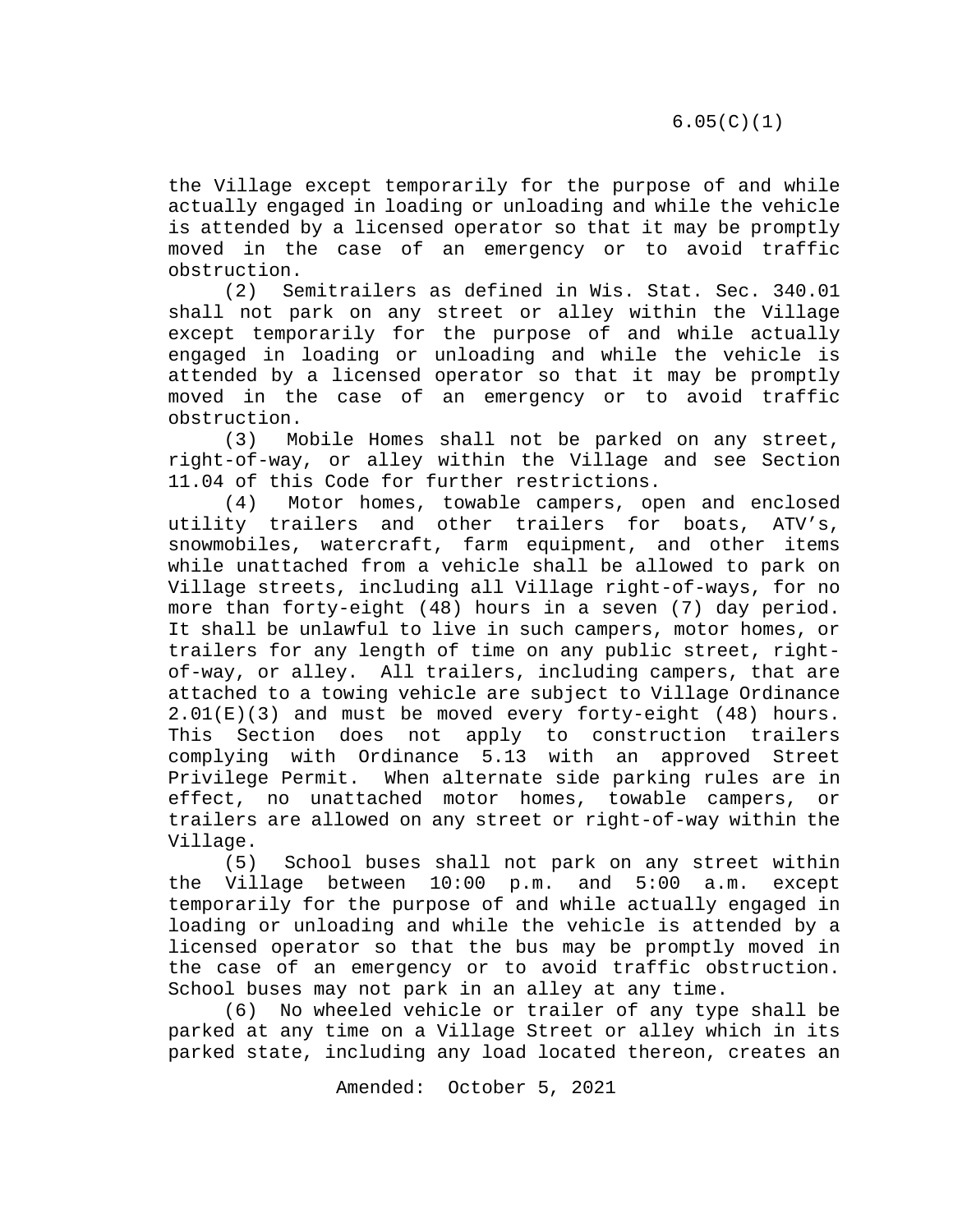obstruction within the road right-of-way which is wider than eight feet, six inches (8'6"), except with the following exceptions:

(a) No limitation for snow plows operated by or for the Village of West Salem or La Crosse County;

(b) Passenger busses may be parked as long as they are no wider than eight feet, eight inches (8'8");

(c) Recreational vehicles and motor homes may only be parked with a standard width of no greater than eight feet, six inches (8'6") but may have an additional four (4") inches on the left side and an additional six (6") inches on the right side for appurtenances which are located at a height of not less than eight (8') feet<br>above pavement level. Appurtenances are those as Appurtenances are those as described in Wis. Stat. Sec. 348.05(2)(i).

(D) Night Parking Alternate Sides of Street. Between 1:00 a.m. and 6:00 a.m. vehicles shall be parked only on even numbered sides of streets on those nights with an even calendar date, and on odd numbered sides of streets on those nights with an odd calendar date from November 1 to April 1.

(E) Night Parking Cul de Sacs. Between l:00 a.m. and 6:00 a.m. no vehicles shall be parked within the circular turn-around portion of any cul de sac from November l to April l.

(F) Alley Parking. No person shall stop or leave any vehicle standing in any alley in a residence district, except temporarily for the purpose of and while actually engaged in loading or unloading or in receiving or discharging passengers and while the vehicle is attended by a licensed operator so that it may be promptly moved in the case of an emergency or to avoid traffic obstruction.

(G) No Parking, Stopping, or Standing and Loading Zones. (1) (a) No person shall stop or leave standing any vehicle in a No Stopping, No Standing, or No Parking zone designated by an official sign and/or curb marking. (b) No person shall stop or leave standing any vehicle not operated by a handicapped person as defined by Wisconsin law in a handicapped parking zone designated by official sign or parking space marking.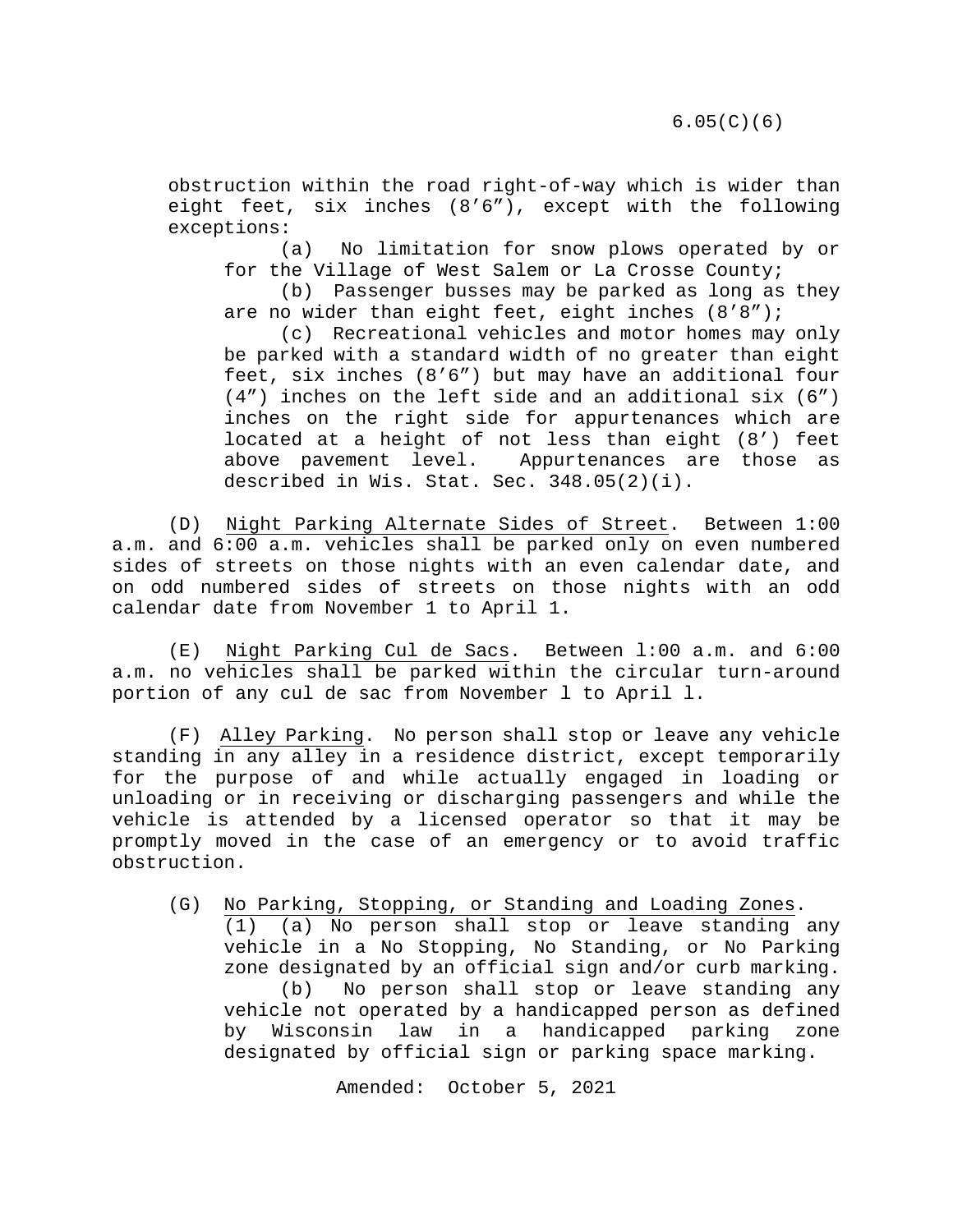(c) No person shall stop or leave standing any vehicle in a fire hydrant zone designated by a no parking curb marking.

(d) Pursuant to a request of the West Salem School Board on 8/26/2013 and pursuant to Wis. Stat. Sec. 118.105, no vehicle, other than Fire Department, Law Enforcement, Ambulance, or First Responder vehicles, shall stop or be left standing in a fire lane located on public school property, which curb is marked with yellow paint and signage prohibiting parking.

(2) No person shall stop or leave standing any vehicle, whether attended or unattended, in a Loading Zone designated by an official sign and/or curb or pavement marking except temporarily for the purpose of and while actually engaged in the loading or unloading, or in receiving or discharging passengers or property.

(3)(a) Parking/Stopping at Coulee Christian School area on Garland and Harmony Streets. No person shall stop or leave standing any vehicle, including a school bus, except as provided in (b) herein, on the street along the curb lines measured from the intersection of North Harmony Street and West Garland Street described as:

On north side of West Garland Street Seventy-seven (77') feet west of center and One Hundred Ninetyfour (194') feet east of center

On south side of West Garland Street One Hundred Thirty-seven (137') feet west of center and One Hundred Ninety-four (194') feet east of center

On North Harmony Street, both east and west side, Two Hundred Seventeen (217') feet south of center

On the east side of Youlon Street starting Two Hundred Thirty-two (232') feet south of center of Park Street and continuing Sixty-seven (67') feet, as measured from center of Park Street and North Youlon Street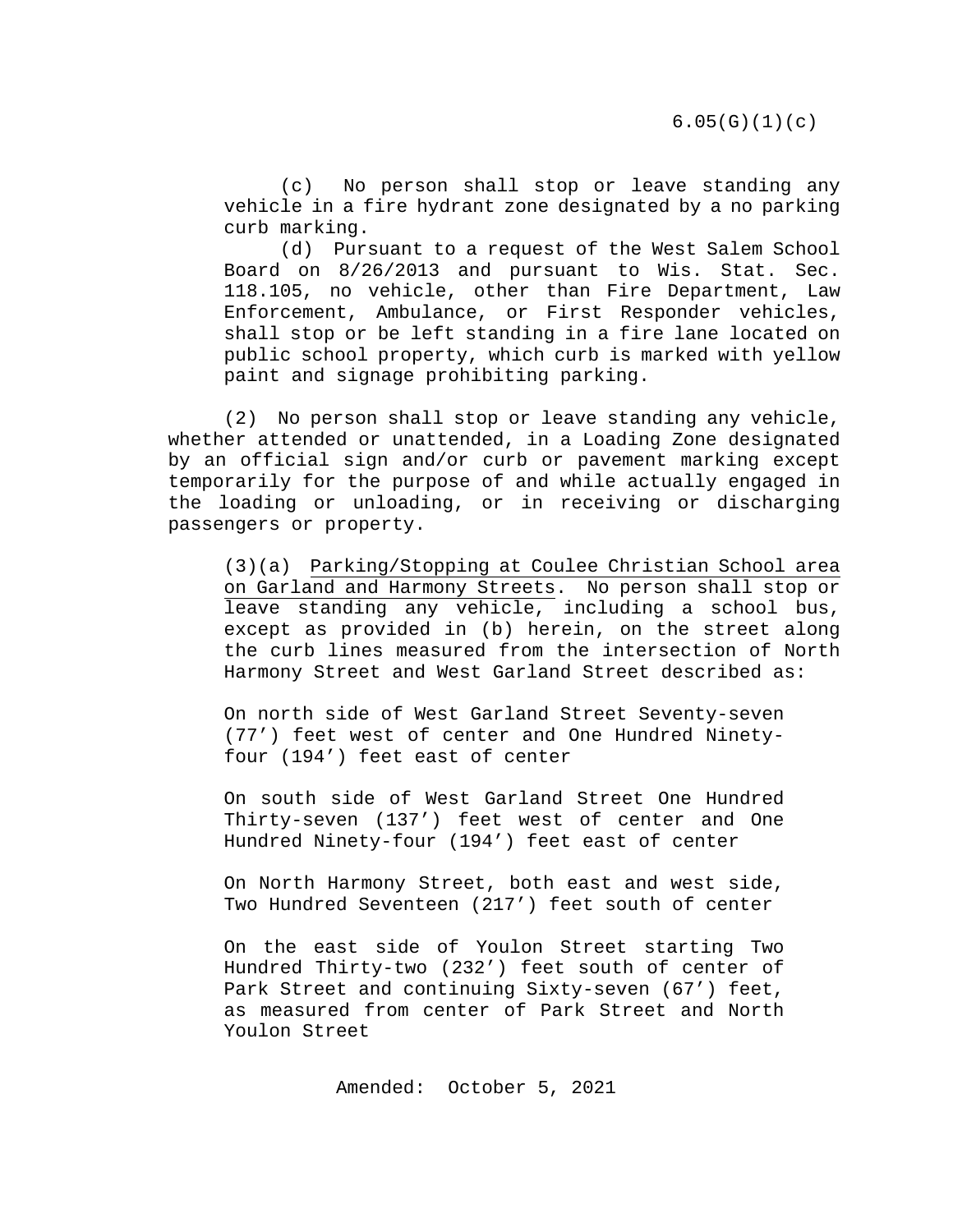On the west side of Youlon Street starting One Hundred Sixty-five (165') feet south of center of Park Street and continuing One Hundred Seventy-five (175') feet, as measured from center of Park Street and North Youlon Street from 7:30 a.m. to 4:30 p.m., Monday through Friday, while school is in session.

(b) School Bus Stopping and Unloading -Prohibition of Use of Flashing Red Warning Lights. All school buses shall be allowed to load and unload pupils and other authorized passengers on the side of the street which borders the grounds of the Coulee Christian School on West Garland Street and the West Salem High School on East Hamlin Street from 7:10 a.m. to 3:30 p.m., Monday through Friday, while said Coulee Christian School and West Salem High School are in session, as follows:

On the north side of West Garland from the intersection on the center of North Harmony Street to a point One Hundred Ninety-four (194') feet east thereof

On the south side of Hamlin Street from its<br>intersection with Mill Street to its Mill Street to intersection with Mark Street, a distance of Eleven hundred (1,100') feet

During such loading and unloading the use of flashing red warning lights by a school bus operator shall be prohibited.

(4) Parking/Stopping at Christ St. John's Lutheran School. No person shall stop or leave standing any vehicle in the street on the south side of Park Street from the west curb line of Youlon Street Eight Hundred (800') feet to the west thereof or on the north side of Park Street from the west curb line of Maple Street One Hundred Forty (140') feet to the west thereof from 7:15 a.m. to 3:30 p.m. on school days.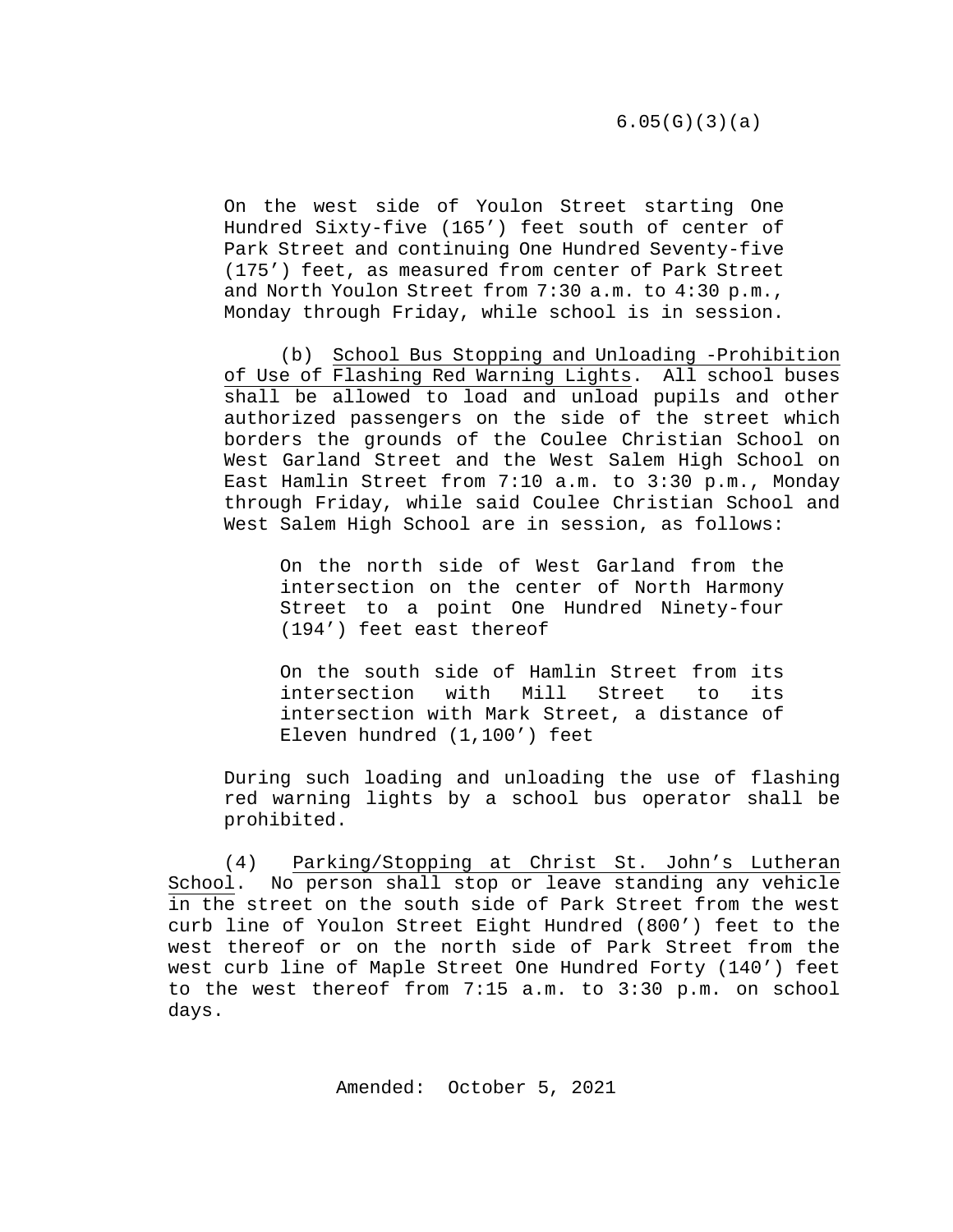6.05(G)(5)

(5) Parking/Stopping at West Salem Elementary School areas.

(a) No person shall stop or leave standing any vehicle, including a school bus (except as noted in (b), on the street along the curb lines from 7:15 a.m. to 3:30 p.m., Monday through Friday, while the West Salem Elementary School is in session on the following streets:

**MARK STREET** on both sides from its intersection with Garland Street to Thirtytwo (32') feet north of its intersection with Hamlin Street

**EAST AVENUE** on both sides east of its intersection with Mark Street for a distance of One (1) block

(b) A bus loading and unloading zone only shall be designated on the west side of North Mark Street starting One Hundred Twenty-eight (128') feet north of the center of East Avenue and continuing One Hundred Fifty-three (153') feet.

(6) Parking/Stopping at West Salem Middle School. No person shall stop or leave standing any vehicle in the street along the curb lines of East Avenue measured from the intersection of Mark Street a distance of Two (2) blocks from 7:15 a.m. to 3:30 p.m., Monday through Friday, while the West Salem Middle School is in session.

(7) Parking/Stopping at West Salem High School. No person shall stop or leave standing any vehicle, other than unloading school bus, in the street along either the South or the North curb lines of Hamlin Street from its intersection with Mill Street to its intersection with Mark Street, a distance of One Thousand One Hundred (1,100') feet, from 7:15 a.m. to 3:30 p.m., Monday through Friday, while the West Salem High School is in session.

(8) The West side of Youlon Street commencing Two Hundred (230') feet South of Hamilton Street, thence continuing for Sixty (60') feet South is designated as a fifteen (15) minute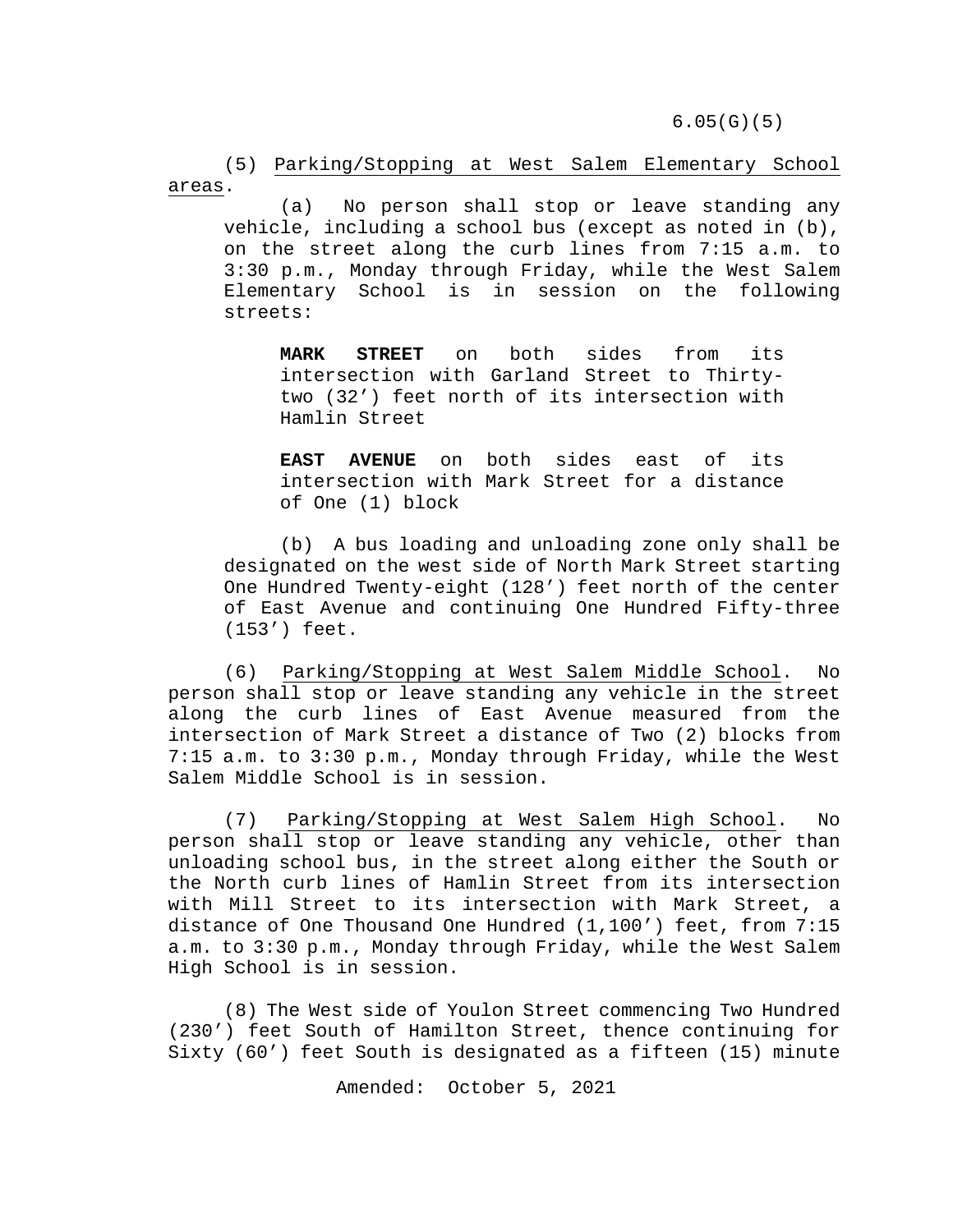parking zone from 7:00 a.m. to 6:00 p.m. Monday through Friday. **(6.05(G) – deleted and replaced – Ord. 506 – 10.05.2021)**

(H) When signs or parking meters are erected in any block giving notice thereof, no person shall park or leave standing any vehicle for longer than the period hereinafter specified at any time between the hours of 8:00 a.m. and 5:00 p.m., except Sundays and the following holidays: New Year's Day, Memorial Day, 4<sup>th</sup> of July, Labor Day, Thanksgiving, and Christmas or between the hours of 5:00 p.m. and 9:00 p.m. on Fridays as hereinafter enumerated.

(I) Limited Hourly Parking

(1) One-Hour Parking. No person shall park or leave standing any vehicle at any time for more than one (1) hour at one time on the west side of Griswold Avenue from its intersection with West City Highway 16 South Two Hundred Thirty-nine (239') feet.

No person shall park or leave standing any vehicle at any time for more than one (1) hour at one time on the east side of Griswold Avenue starting One Hundred Fifteen (115') feet south and ending approximately Two Hundred Forty (240') feet south at the fire hydrant of West City Highway 16, on the east side of said Griswold Avenue.

(2) 48-Hour Parking. No person shall park or leave standing any vehicle at any time for more than fortyeight (48) hours at one time on the public parking lot bordered by Memorial Drive on the north, Mill Street South on the East, and the north/south alley between Leonard Street South and Mill Street South.

(J) No Parking at Any Time.

(1) No vehicle shall park or leave standing any vehicle at any time, other than for loading or unloading purposes, at the following places:

The north side of Memorial Drive from Mill Street to alley west.

The west side of Oak Street from Franklin Street south to the alley.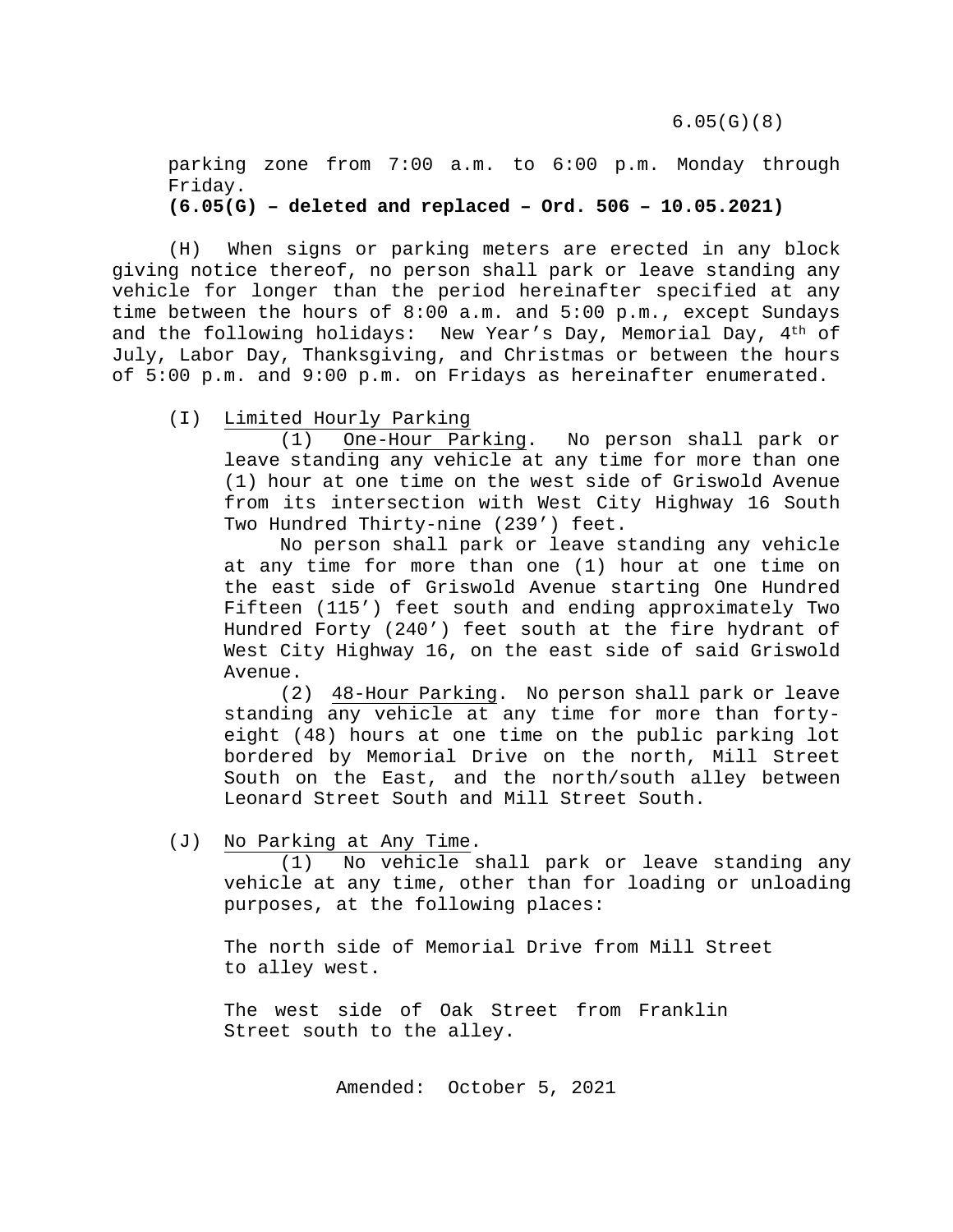6.05(J)(1)

The north side of Elm Street from its intersection with Leonard Street west for a distance of One Hundred Forty (140') feet

Both sides of "City Loop Ramp" being the connecting road from Neshonoc Road to County Trunk B (Jefferson Street)

On the North side of East Jefferson Street going East for Fifty (50') feet from East curb line of South Mill Street

On the East side of CTH "M" North from Highway 16 to the La Crosse River bridge. **(6.05(J)(1) - Amended 9/15/94, 9/19/00)**

On the North side of CTH B (West Elm Street) from West Avenue west to CTH M **(6.05(J)(1)- Amended 9/18/01)**

The south side of West Hamlin Street from its intersection with North Tilson Street to its intersection with North Youlon Street. **(6.05(J)(1) – Amended 7/15/03)**

A 25-foot long section on the north side of Brickl Road located 218 feet east from its intersection with West Avenue North. **(6.05(J)(1) – Amended 6/06/06)**

A 150-foot long section on the southeast side of Commerce Street starting 700 feet southwest of its intersection with Brickl Road and then continuing another 150 feet to the southwest along the southeast side of Commerce Street. **(6.05(J)(1) – Amended by Ord. 454 on 10/15/13)**

The North side of East Tilson Street from its intersection with North Mill Street to its intersection with North Leonard Street **(6.05(J)(1)–Amended by Ord. 479 on 10/17/17)**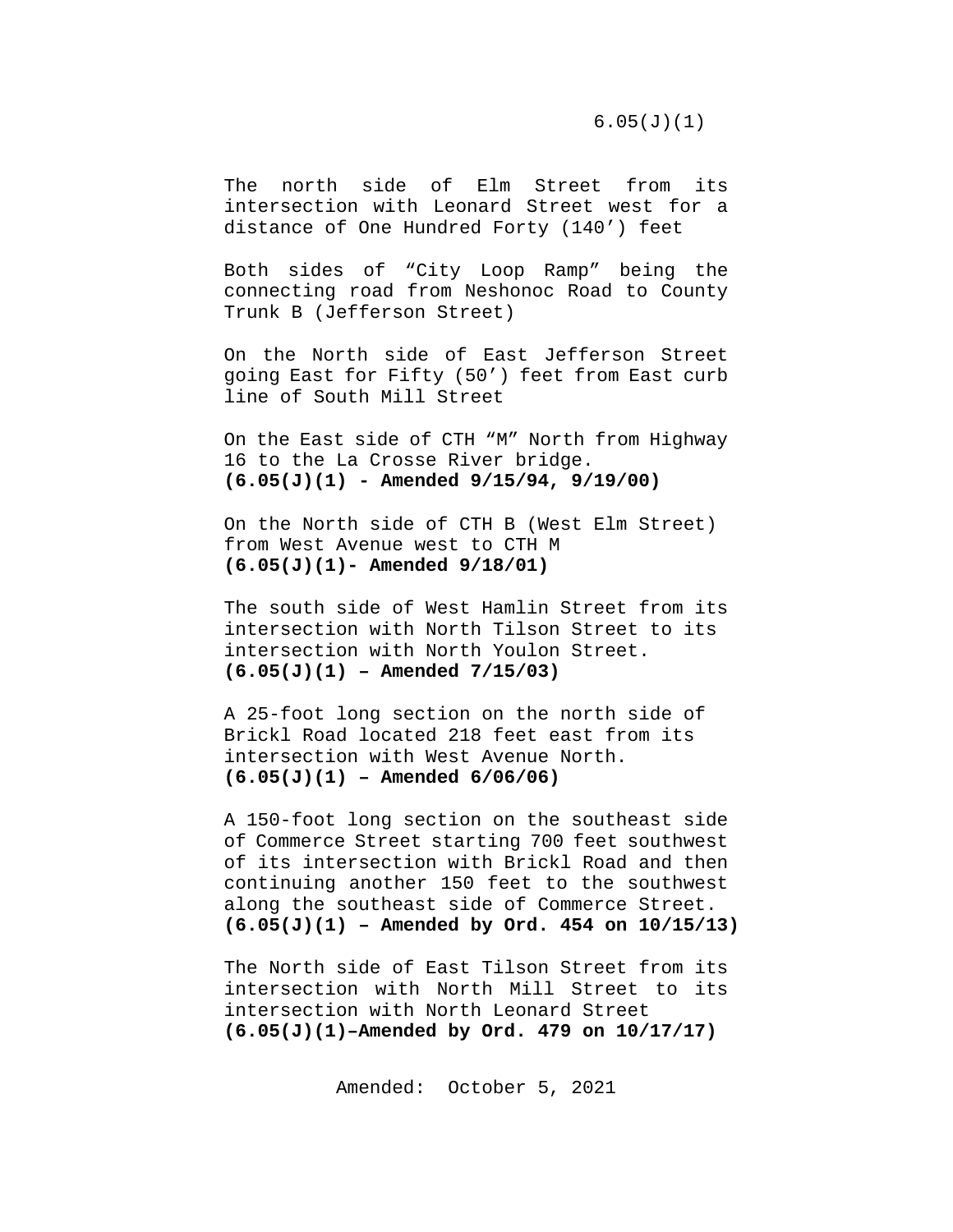The west side of West Avenue North beginning at its intersection with Brickl Road and bearing north 450 feet

**(6.05(J)(1) – Amended by Ord. 485 on 09/04/18)**

The west side of West Avenue North beginning at its intersection with Brickl Road and bearing south 225 feet

**(6.05(J)(1) – Amended by Ord. 485 on 09/04/18)**

The north side of Brickl Road beginning at its<br>intersection with West Avenue North and intersection with West Avenue North and bearing east 235 feet

**(6.05(J)(1) – Amended by Ord. 485 on 09/04/18)**

The north side of West Garland Street<br>beginning at the west point of its beginning at intersection with West Avenue and bearing east 185 feet

**(6.05(J)(1) – Amended by Ord. 485 on 09/04/18)**

The south side of West Garland Street beginning at its intersection with West Avenue and bearing east 85 feet **(6.05(J)(1) – Amended by Ord. 485 on 09/04/18)**

The east side of Griswold Avenue from its intersection with West City Highway 16 south 115 feet.

**(6.05(J)(1) – Amended by Ord. 486 on 11/06/18)**

(2) For reasons of public safety concerning the route of fire department equipment leaving the fire station, no person shall park or leave standing any vehicle on the east side of North Mill Street in the One Hundred (100) and Two Hundred (200) blocks north being between Garland and Hamilton Streets at any time.

(3) For reasons of public safety concerning the route of semi-truck traffic for the industrial park, no person shall park or leave standing any vehicle in the street along the south curb line of Brickl Road from a point commencing Three Hundred (300') feet west from the center of the intersection of State Highway 16 and Brickl Road at a distance of Two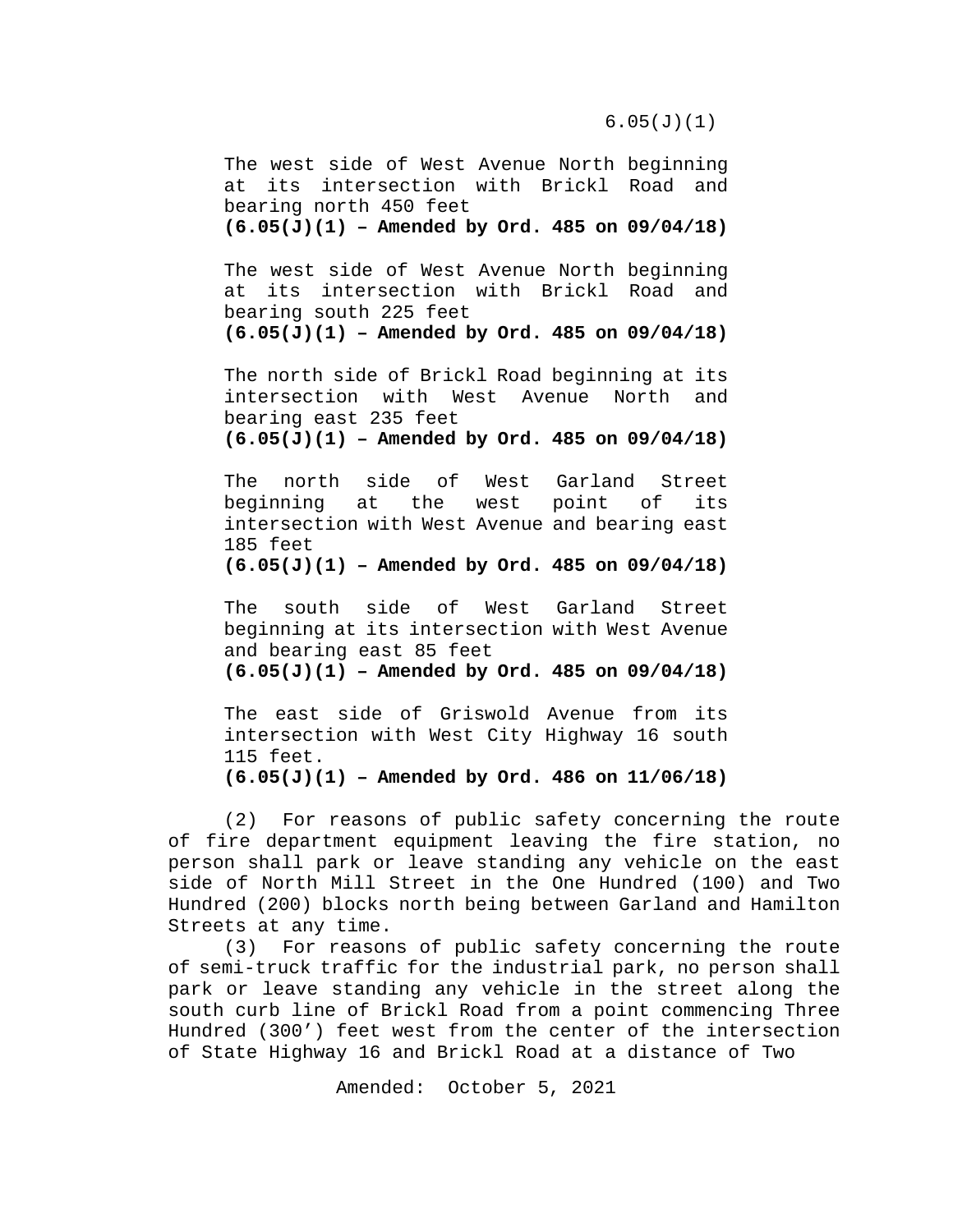6.05(J)(3)

Hundred Twenty (220') feet west therefrom nor along the north curb line of Brickl Road from a point commencing Three Hundred Ninety (390') feet west from the center of the intersection of State Highway 16 and Brickl Road at a distance of Two Hundred Fifty-five (255') feet west therefrom.

(4) Any person violating this subsection shall upon conviction thereof forfeit not less than Fifty (\$50.00) Dollars nor more than One Hundred (\$100.00) Dollars, and costs as assessed by the Court for each offense.

(K) Removal of Violating Vehicles.<br>(1) Whenever any traffic.

Whenever any traffic officer finds a vehicle standing upon a highway, alley or public ground in violation of a prohibition, limitation, or restriction on stopping, standing, or parking provisions of this Ordinance, he is authorized to move such vehicle or to require the operator in charge thereof to move such vehicle to a position where parking is not prohibited. The Police Department may remove such vehicles either with its own facilities or by the employment of towing cars from private garages, and such vehicle may be ordered stored by the Police Department in any storage space, public or private.

(2) Whenever any traffic officer shall find a vehicle stopped upon the highways listed and designated as tow-away zones, during such time as said tow-away provision is in effect, and thereby in violation of this Ordinance, such traffic officer is authorized and directed to cause same to be removed by such towing company as may be designated by the Police Department and stored by the Police Department in any storage space, public or private, until the owner shall release from the Police Department authorizing the towing company to turn vehicle over to the operator or owner thereof. Such release shall not be granted until the owner has paid any penalty and the towing and storage costs.

(3) The provisions of this subsection shall apply to such streets and at such times as tow-away zones are established pursuant to Section 6.03 of this Code.

(4) The Village Board and/or Chief of Police are hereby authorized and directed to post tow-away zones with signs setting forth that there shall be No Stopping, Standing or Parking in the area during the designated times and that same is a tow-away zone.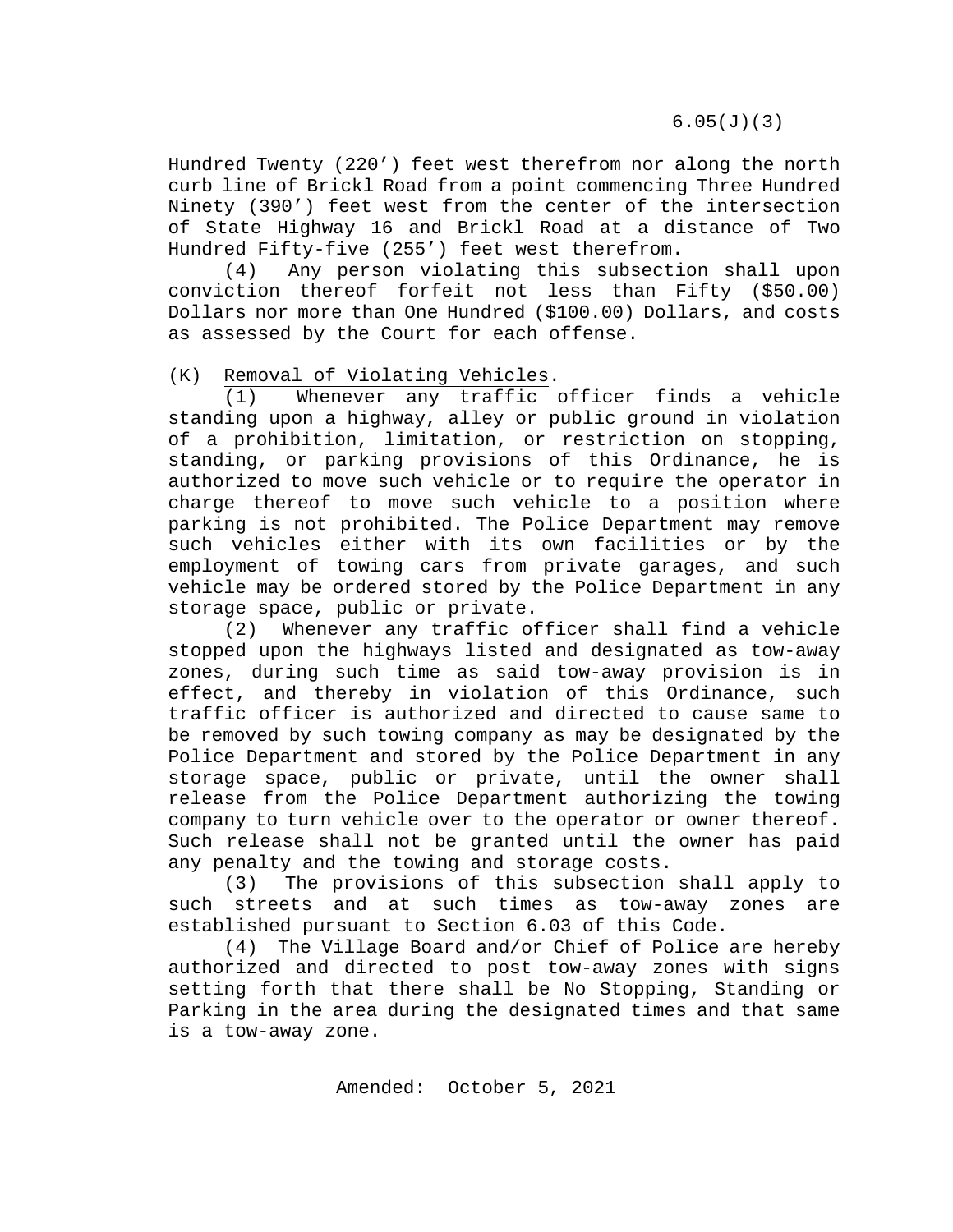(5) Whenever any vehicle has been towed away under this Ordinance and has not been redeemed by the owner thereof for a period of thirty (30) days from the day of the violation, it will be deemed an abandoned vehicle and disposed of as provided by Section 6.04(C) of this Chapter.

(L) Disabled Vehicles. The provisions of this Section shall not apply to the operator of any vehicle disabled on the highway in such a manner or to such extent that it is impossible to avoid stopping or temporarily leaving such vehicle in such position.

(M) Special Parking Exemptions.

(1) Special Parking Exemptions: Disabled Veterans-Other Disabled Persons. An automobile bearing special registration plates issued under §341.14(1) or 341.14(1a) (1m) or (1q) Wis. Stats., or a motor vehicle upon which a special identification card issued under §343.51 Wis. Stats., is displayed, is exempt from any provisions of this Code which imposes time limitation on any parking on any street or parking lot. Such parking privileges granted by this subsection are limited to disabled veterans and other disabled persons to whom special license plates or special identification cards were issued as provided herein, and to qualified motor vehicle operators acting under the express direction of the disabled veteran or other disabled person while such disabled veteran or other disabled person is present.

(2) Physicians' and Other Emergency Vehicles.

(a) The Chief of Police may issue to physicians and owners of other emergency vehicles a permit exempting such vehicles from parking time limits while such vehicle is in emergency service or in readiness for such service. Two permit cards signed by the Chief of Police shall be issued to each permittee, which shall be displayed on each side of the vehicle whenever parked contrary to such time limits.

(b) If such permittee knowingly allows another driver to abuse the exemption with his or her car, the Chief of Police may immediately revoke the permit, in addition to other penalties provided in this Ordinance.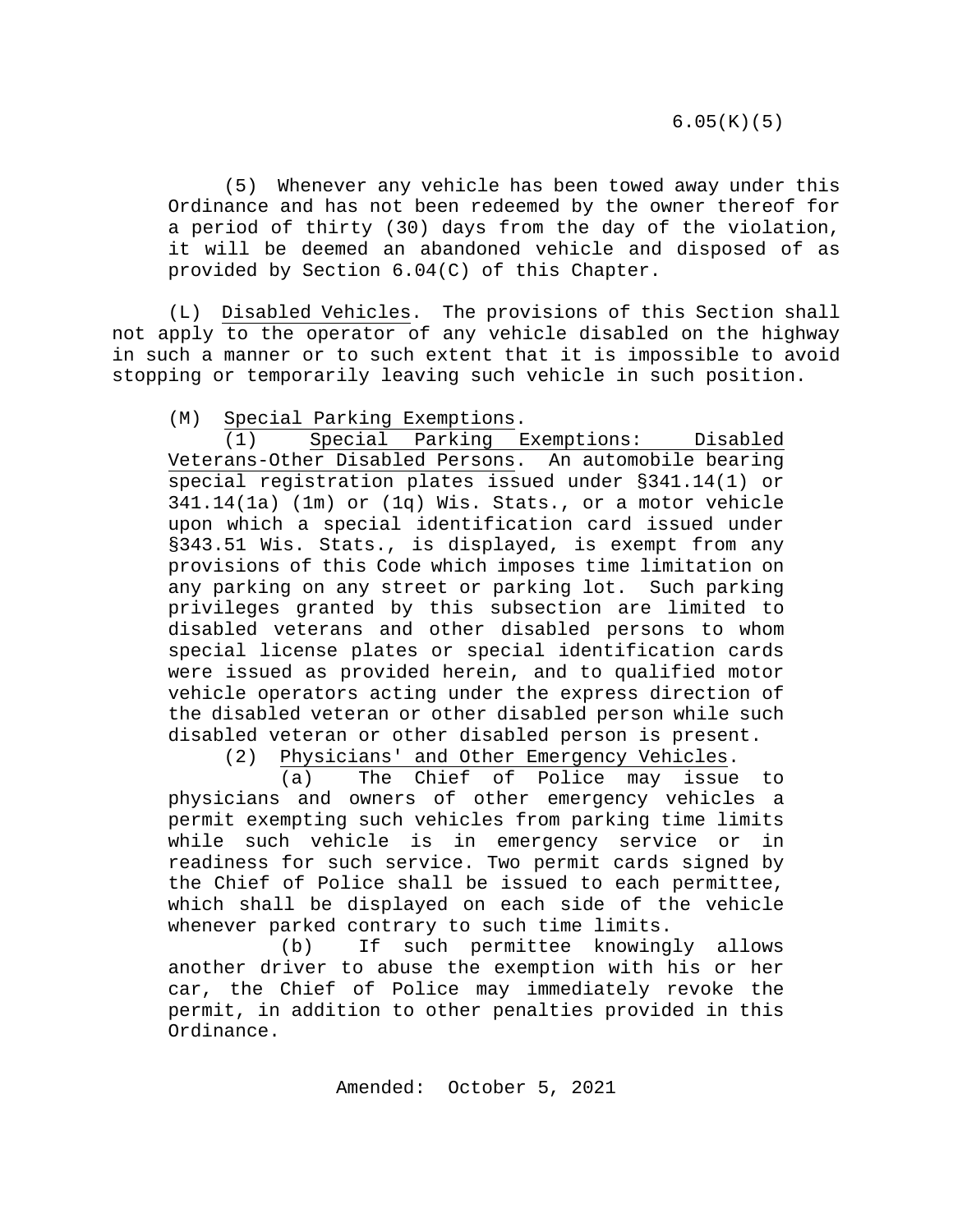(N) Parking Lots. The Village Board shall have the authority to regulate all parking in any parking lot.

<span id="page-15-0"></span>**6.06 Weight Limitations.** The Village Board may designate any or all streets and alleys within the corporate limits of the Village of West Salem, La Crosse County, Wisconsin, as a Class "B" highway, subjecting the same to the weight limitations imposed by Sec. 348.16, Wis. Stats.

<span id="page-15-1"></span>**6.07 Commodity Transfers Prohibited.** The transfer of commodities of any kind from one vehicle to another when both vehicles shall be upon the public highways or upon any public ground is prohibited; provided, however, that this prohibition shall not apply in the case of a mechanical breakdown or inability of the vehicle from which said commodities shall be transferred to proceed further on its own power.

#### <span id="page-15-2"></span>**6.08 Emergency Regulations.**

(A) When necessary for the cleaning, clearing or repairing of, or the removal of snow or ice from any street, or for other emergency or special conditions, the Village President, or designated subordinates, is hereby authorized to make temporary regulations of traffic and parking as conditions require. Notice shall be given of any such regulations by the posting, within a reasonable time before such regulations are to become effective, or reasonably conspicuous signs or by other appropriate and convenient means.

(B) No person shall violate any such emergency regulation.

#### <span id="page-15-3"></span>**6.09 Noise Caused by Vehicles.**

(A) No driver of any vehicle shall, by excessive and unnecessary acceleration, cause the tires of such vehicle to spin excessively and emit loud noises or to unnecessarily throw stones or gravel.

(B) Racing Engine Prohibited. No person in control of a motor vehicle shall cause or permit by excessive or unnecessary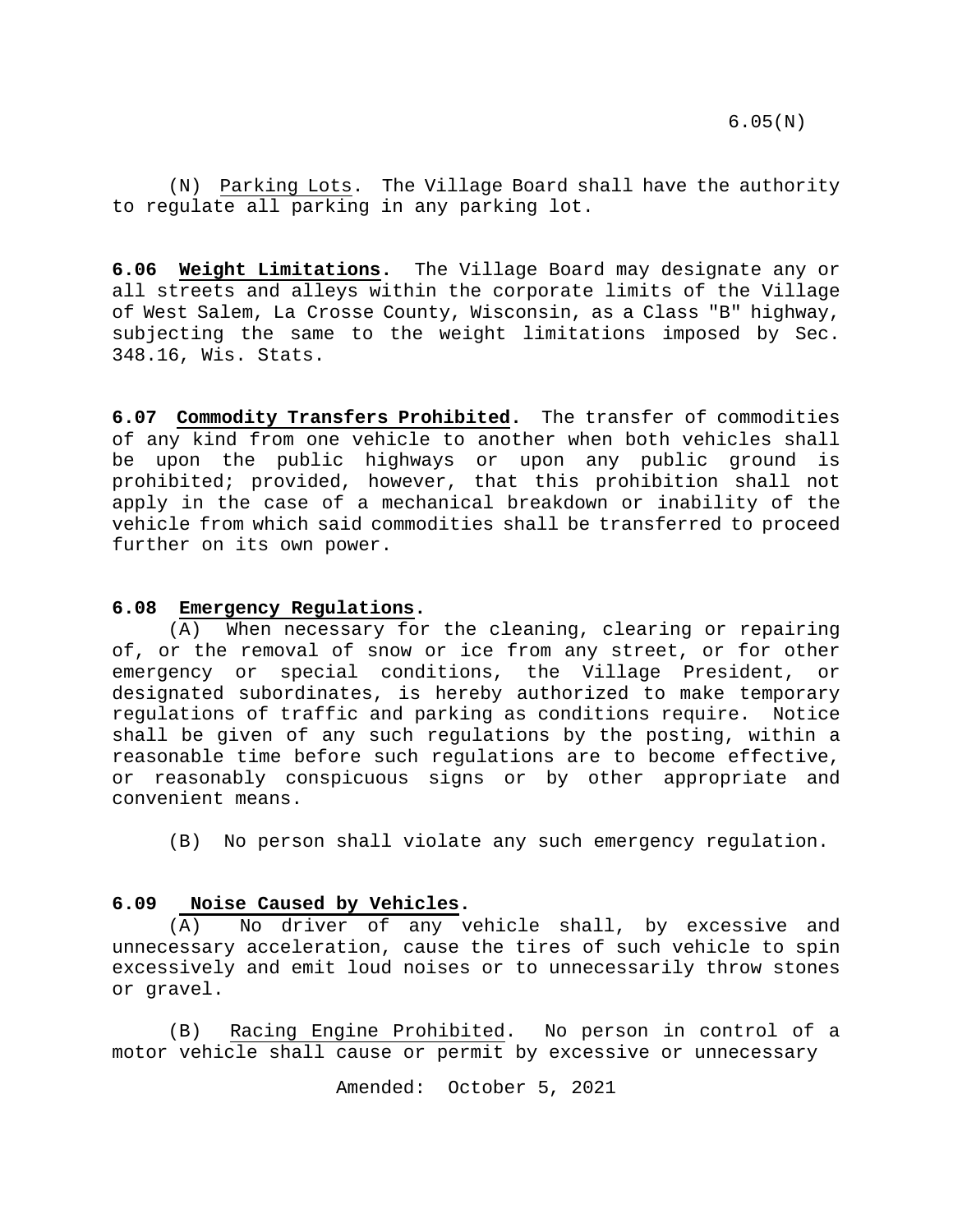acceleration or by increasing the revolutions per minute of the engine either while standing or moving, any loud noise such as would disturb the public peace and quiet within the Village.

(C) Use of Compression Braking "Jake Brakes". It shall be unlawful for any person to employ any engine braking system which utilizes engine exhaust to slow the vehicle within the corporate limits of the Village of West Salem except in cases of emergency. Such braking system is commonly referred to as compression braking or a "Jake brake." **(Amended 06/04/02)**

(D) Any person violating this Ordinance shall be cited for "Disorderly Conduct" as provided in §947.01 of the Wisconsin Statutes.

#### <span id="page-16-0"></span>**6.10 School Zone Traffic Control.**

 $(A)$  Between the hours of 7:45 and 8:10 a.m. and between 3:00 and 3:30 p.m. during school days, the "T" intersection of West Garland Street and North Harmony Street is designated as a 3-way stop and traffic shall stop on all three intersecting streets during such time periods.

(B) A portable stop sign shall be placed in the center of the intersection as a marker during the times specified above.

(C) Control of Traffic on School District Premises. Pursuant to a request from the West Salem School Board on 8/23/2021 and pursuant to the provisions of Wis. Stat. Sec. 118.105 and Wis. Stat. Sec. 349.03(5), the following regulations shall apply to the grounds of the West Salem School District located within the Village of West Salem:

(1) The West Salem School Board requests the Village of West Salem to control motor vehicles and pedestrian traffic on off-highway school premises located within the Village of West Salem;<br>(2) S

Speed Limits. No person shall at any time operate a motor vehicle upon any West Salem School District grounds at a speed in excess of twenty (20) miles per hour; and

(3) Vehicles Prohibited. No person shall at any time operate a motor vehicle, other than a school bus, emergency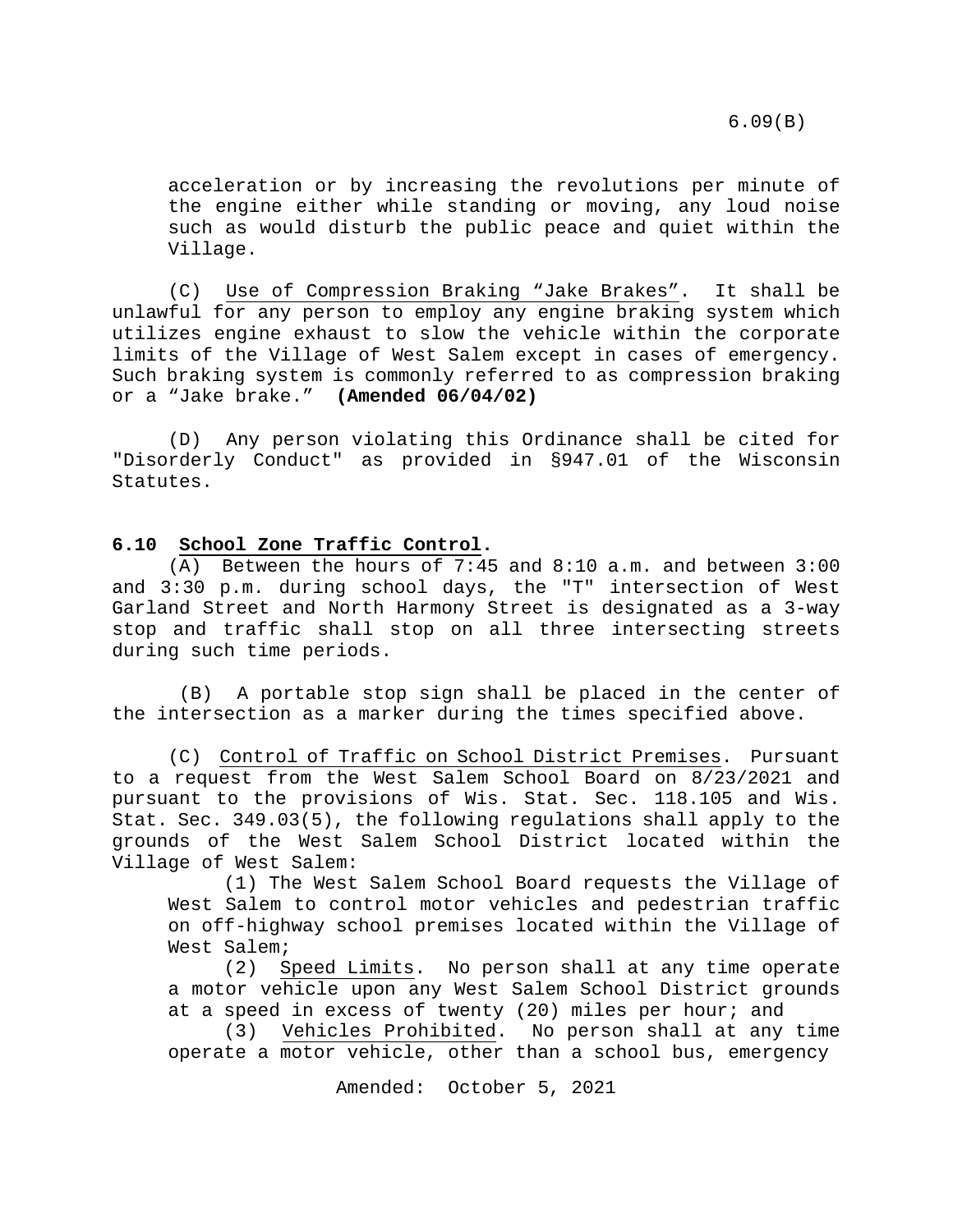vehicle, or maintenance vehicle, in or upon any drive designated for buses or emergency vehicles.

<span id="page-17-0"></span>**6.11 Regulation of Bicycles.** All the provisions set forth in the State Motor Vehicle Laws regulating the operation of bicycles is hereby adopted by reference, including chapters 346 and 347, Wis. Stats.

(A) Operating Rules. No person operating a bicycle upon any highway within the Village of West Salem shall fail to observe all applicable traffic regulations of the Village and State or to comply with the following regulations:

(1) Riding on Sidewalks. No person shall ride or park his or her bicycle on any public sidewalk in the business district.

(2) Stunt or Trick Riding. No person operating a bicycle on any street, public sidewalk, or highway shall perform tricks or stunts or participate in any racing.

(3) Speed. No person shall operate a bicycle at a speed greater than is reasonable and prudent under existing conditions or in excess of any posted speed limit.

(4) Towing with Bicycle. No person operating a bicycle shall tow, drag or cause to be drawn behind the bicycle, any person on roller skates, coaster sled, or any other type of conveyance not designed to be towed by a bicycle.

(5) Carrying Extra Passengers. Bicycle operators shall not use a bicycle, except a tandem, to carry another person; provided, a bicycle operator may carry a child securely attached to his or her person in a back pack or sling and may carry another person on a bicycle if it is equipped with a child's seat securely attached to and properly designed for use on a bicycle.

(B) Bicycle Parking. No person shall park any bicycle against windows or in the main traveled portion of any sidewalk or highway nor in such a manner to constitute a hazard to pedestrians, traffic, or property.

(C) Enforcement.

(1) Juvenile Offenders Under Age 16. Any offender under the age of sixteen (16) years who shall disregard the rules and regulations governing the operation of bicycles in this Section shall: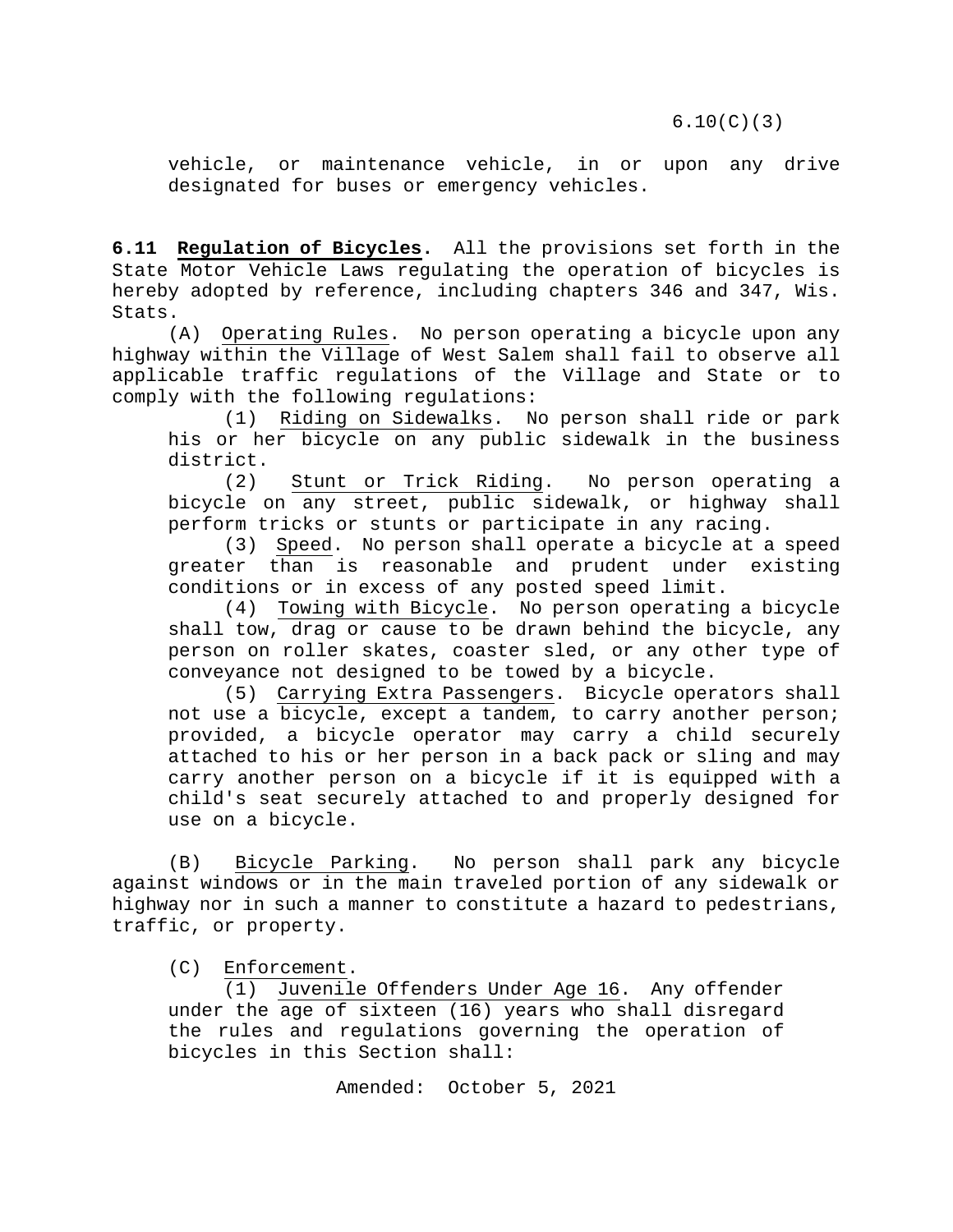(a) for the first offense--be issued a violation notice and a copy thereof with a letter sent to his/her parent or guardian.

(b) for the second offense--be issued a violation notice and requested to appear at the police station with his/her parents.

(c) for the third and each subsequent offense--be issued a violation notice and subject to a forfeiture.<br>(2) Offenders Age 16

Offenders Age 16 or Older. Any person having reached the age of 16 may:

(a) for the first offense--be issued a written warning or uniform citation, at the officer's discretion.

(b) on the second and each subsequent offense--a uniform citation shall be issued and the violator required to appear in traffic court.

# <span id="page-18-0"></span>**6.12 Penalties.**

(A) Except as provided below, any person violating any provisions of this Chapter, including those provisions of Wisconsin Statutes which are incorporated by reference, shall upon conviction thereof, forfeit not less than Ten (\$10.00) Dollars nor more than Five Hundred (\$500.00) Dollars, the costs of prosecution, and any applicable penalty as provided in §345.20-345.53 Wis. Stats.

(B) The forfeiture for violation of Sections 6.02, 6.03, 6.07 and 6.08 of this Chapter shall be not less than Five (\$5.00) Dollars nor more than Two Hundred (\$200.00) Dollars for the first offense and not less than Ten (\$10.00) Dollars nor more than Five Hundred (\$500.00) Dollars for a second offense within one year.

(C) The forfeiture for violation of Section 6.09 of this Chapter shall be not less than Thirty (\$30.00) Dollars nor more than Five Hundred (\$500.00) Dollars for a first offense and not less than Sixty (\$60.00) Dollars nor more than One Thousand (\$1,000.00) Dollars for a second offense.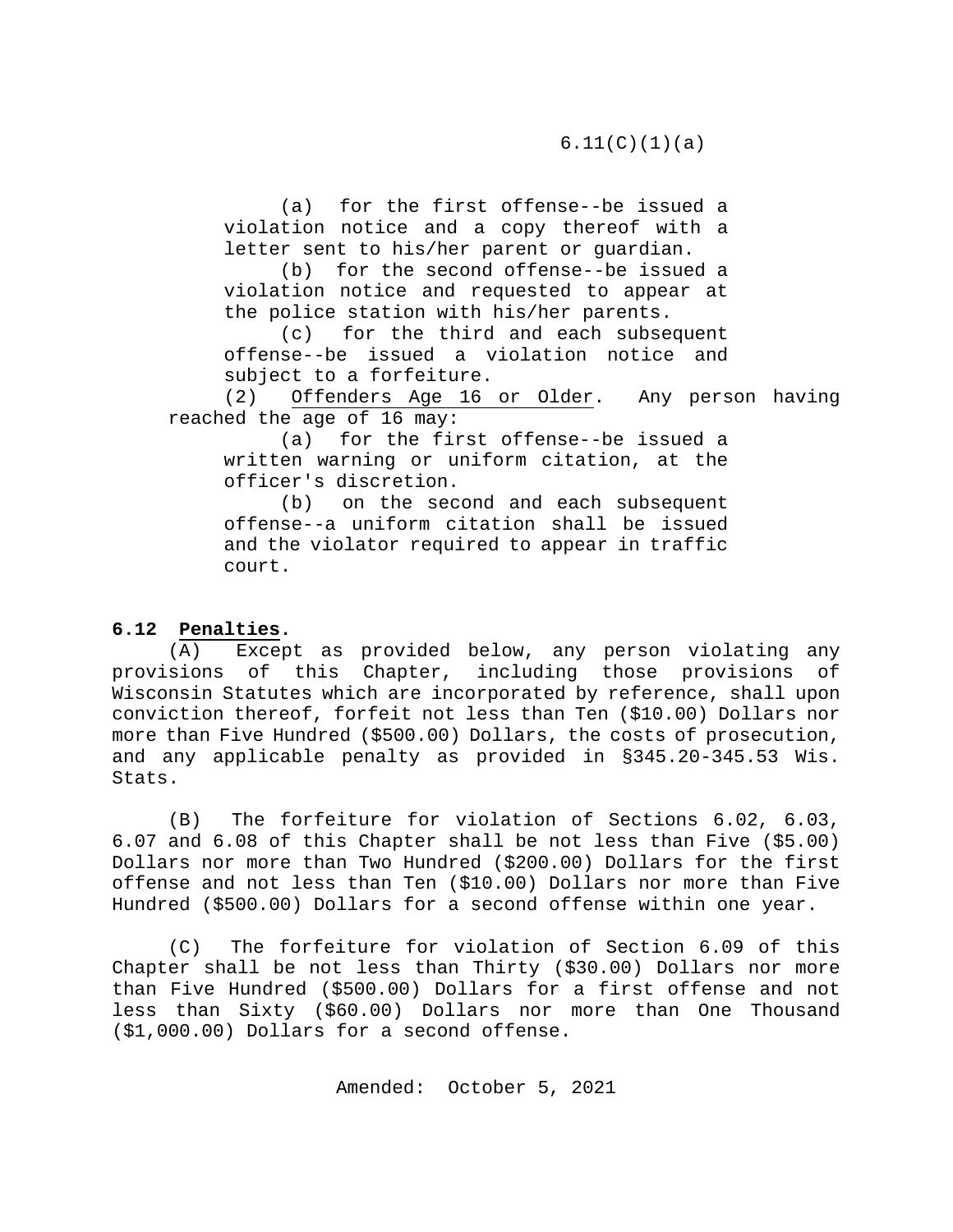(D) Parking. The forfeiture for violation of any parking regulation set forth in this Chapter shall be as set forth in<br>Appendix "A" Fee Schedule. All fines and forfeitures may be All fines and forfeitures may be adjusted from time to time by Village Board action. As an exception to the preceding paragraphs of this Section, persons who receive parking tickets or parking violation notices may discharge the penalty thereof by forwarding within ten (10) days of the offense to the West Salem Police Department the sum of the original forfeiture as set forth above. If not forwarded within ten (10) days, the penalty may be discharged by forwarding within fifteen (15) days of the offense to the West Salem Police Department the sum of double the original forfeiture as set forth above. The receipt of this tender shall be deemed an entry of appearance and a stipulation for entry of judgment for forfeiture in that amount. No court costs or fees shall be assessed against the penalty for a non-moving traffic violation, but any towing costs resulting from such a violation will be assessed against the owner.

(E) Penalties. All forfeiture amounts listed in this Section are subject to Village Board annual review and approval and may be changed from time to time by Village Board Resolution.

<span id="page-19-0"></span>**6.13 Enforcement.** This Chapter shall be enforced in accordance with the provision of §66.0114, 345.20 to 345.53, and Ch. 799 Wis. Stats.

(A) Stipulation of Guilt or No Contest. Stipulations of guilt or no contest may be made by persons arrested for violations of this Ordinance in accordance with §66.0114(1)(b) Wis. Stats., whenever the provisions of §345.27 are inapplicable to such<br>violations. Stipulations shall conform to the form contained on Stipulations shall conform to the form contained on the uniform traffic citation and complaint under §345.11 Wis. Stats., and may be accepted within ten (10) days of the date of the alleged violation. Stipulations may be accepted by the Village Police Department, as provided in Section (E) of this Chapter.

(B) Deposits. Any person stipulating guilt or no contest under subsection (A) of this Section must make the deposit required under §345.26 Wis. Stats., or, if the deposit is not established under such statute, shall deposit a forfeited penalty as provided in the schedule established by the Chief of Police and approved by the Village Board. Deposits shall be brought or mailed to the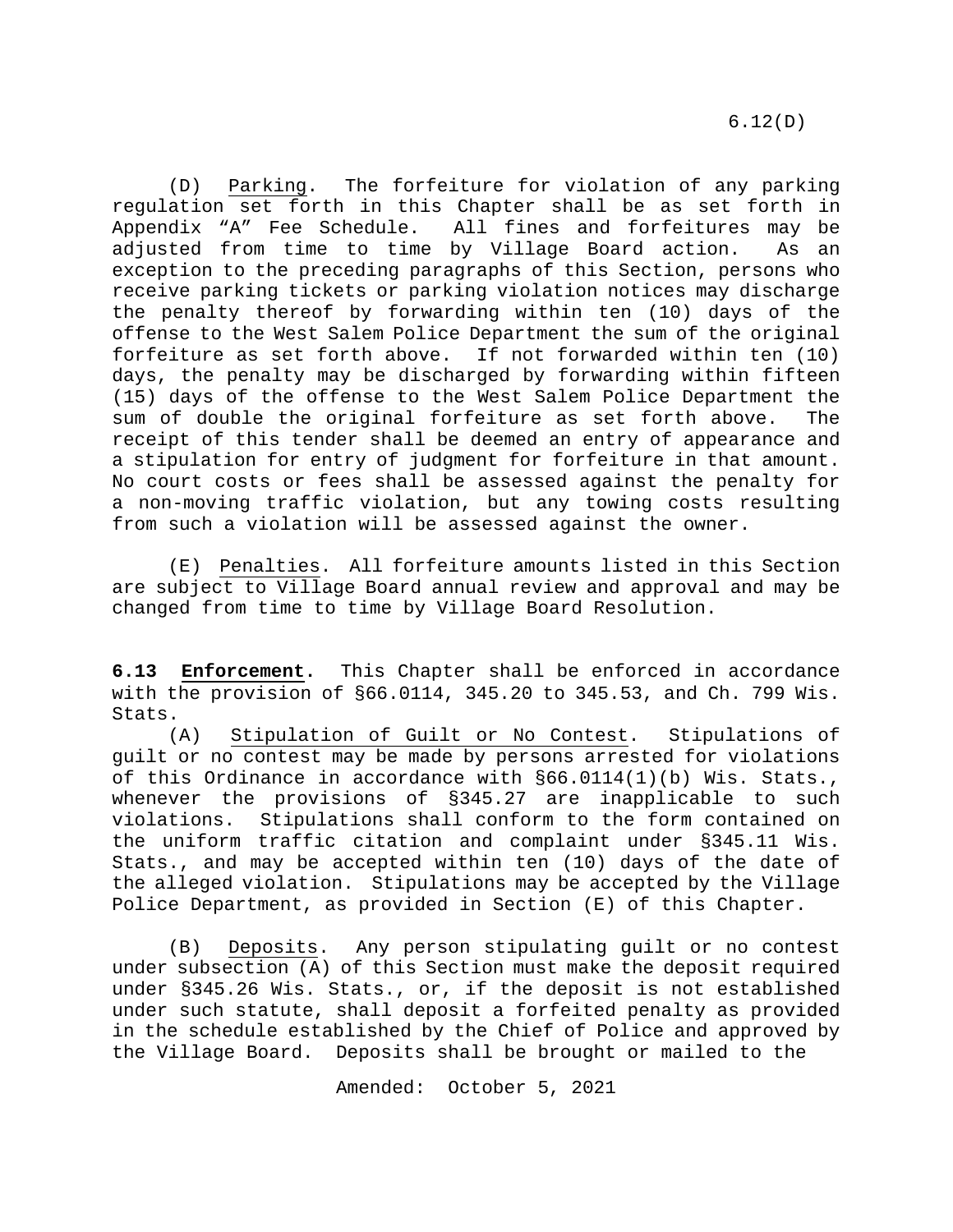6.13(B)

office of the Police Department as directed by the arresting officer. Deposits for parking or non-moving violations shall be mailed or brought to the Police Department.

(C) Notice of Demerit Points and Receipt. Every officer accepting a forfeited penalty or deposit under this Section shall receipt therefor in triplicate on a serially numbered form and shall deliver the original receipt to the alleged violator if requested. The officer shall inform the alleged violator that he or she may inquire at the office of the Clerk of Court or justice regarding the disposition of the receipt.

Whenever a person is charged with a violation of law which requires upon conviction that his or her operator's license be revoked or that his operator's records be charged with demerit points as established by rule under §343.32(2) Wis. Stats., the arresting officer shall inform the offender before accepting the stipulation that it will result in revocation of his or her license, or in the charging of demerit points against his or her record, shall inform the offender of the number of points which is cause for revocation and shall require him or her to sign a statement to the effect that he or she has been so informed. Such statement shall substantially conform to the uniform traffic citation promulgated under §345.11 Wis. Stats., and shall be a part of or attached to the stipulation.

(D) Forfeitures in Treasury; Officer to Post Bond, Qualify. Any officer accepting deposits or forfeited penalties under this Ordinance shall deliver them to the Village Administrator within twenty (20) days after receipt. Any officer authorized to accept deposits under §345.26 Wis. Stats., or this Ordinance shall qualify by taking the oath and filing an official bond in the sum of One Thousand (\$1,000) Dollars as described by §19.01 Wisconsin Statues.

(E) Stipulation Procedure. The Chief of Police or other member or employee of the Police Department designated by him or her upon request of any person charged with a violation of this Chapter, may accept a written stipulation of guilt and required penalty of such person in accordance with the following provisions:

(1) Any person to whom a traffic citation has been issued for violating any section or sections of the West Salem Municipal Code as set forth herein may appear at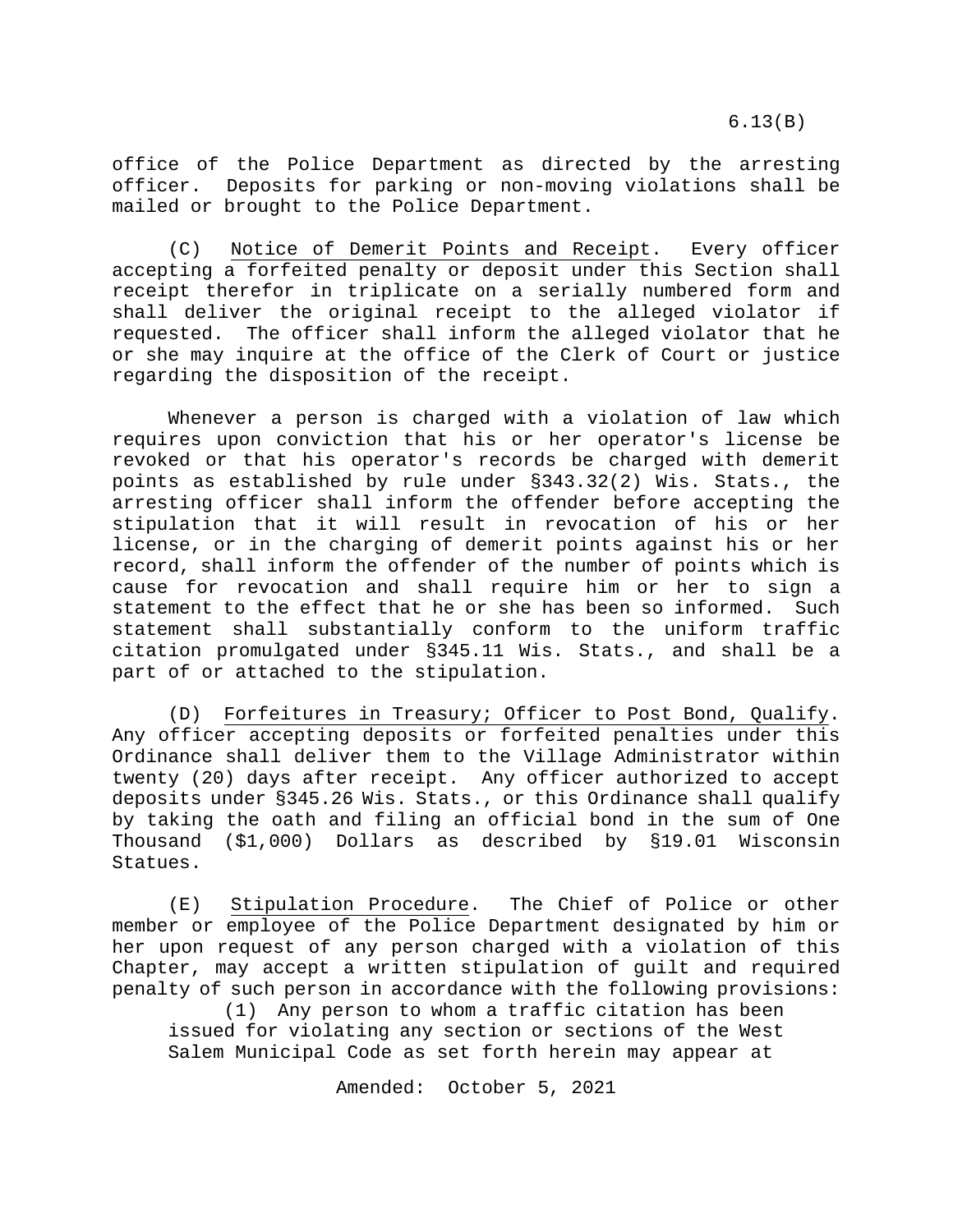the Village Police Department in answer to the charges set forth in said citation and, upon payment of the amount herein provided, may be permitted to enter into a stipulation with the Village, represented by the Village Attorney, for a disposition of the alleged violation stated in the citation. Such stipulation may provide for a plea or stipulation of guilt, nolo contendere, or for a forfeiture of a deposit of money as a penalty as herein provided.

A copy of such stipulation shall be given the violator and he shall be required to confirm, in writing, that he has been informed that his driving record will be charged with points in the case of a moving violation and the number of points which is cause for revocation of an "Operator License", as provided in subsection (C) above.

Whenever a person stipulates to a traffic violation which is required by law to be processed through court, the stipulation and the deposit of the Court having jurisdiction of the alleged violation for such further disposition as the Court may direct. If such stipulation is vacated by Court, the provisions of this section shall not apply.

(2) Payment Within Ten (10) Days. Whenever the stipulation covers a violation which is not required by law to be filed in court, it and the amount of deposit or penalty received therewith shall be filed and deposited with the Chief of Police or his or her designee.

If a stipulation is not entered into within ten (10) days commencing at 6:00 p.m. on the day a citation is issued, the penalty shall be increased as hereinafter provided, unless, for good cause shown, the Chief of Police or his or her designee extends such time limit.

The deposit or penalty for all violations shall be paid in cash, money order or bank check, payable to the Village.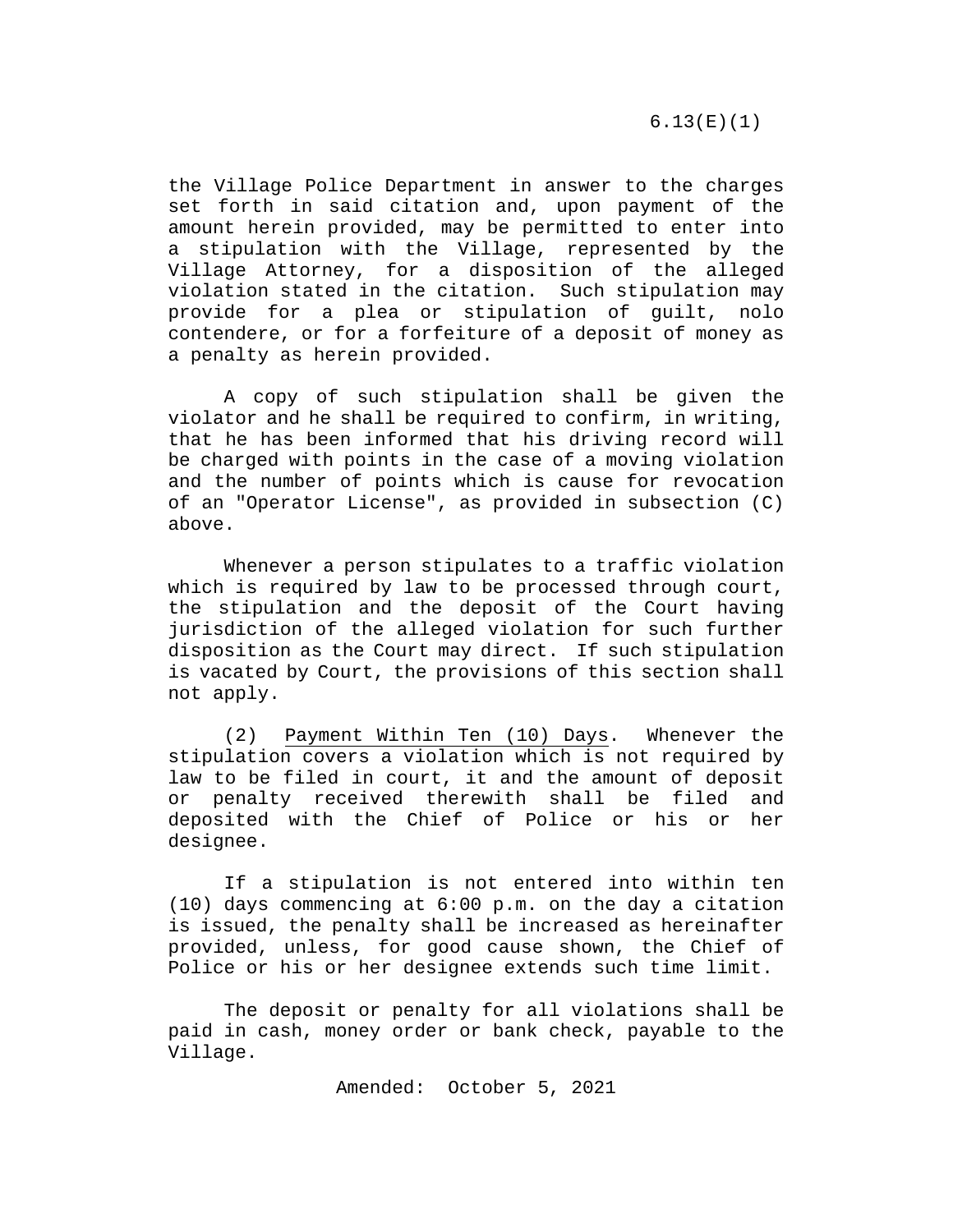6.13(E)(2)

Neither the Chief of Police nor any other officer or Village employee shall be personally or officially responsible for the payment of any penalty.

In the event the person receiving a citation for an alleged violation transmits the stipulation by messenger or mail to the Police Department, such person shall place his or her name, post office address, his or her operator's license number and the date of his or her birth upon said stipulation as appropriate.

For the purpose of this Section, a non-moving violation or offense is any parking or standing of a vehicle in violation of a traffic ordinance and any violation, while the vehicle is not in motion, of any ordinance enacted pursuant to law or the Motor Vehicle Code of the State of Wisconsin. A pedestrian violation of any traffic or ordinance shall be deemed a non-moving violation.

<span id="page-22-0"></span>**6.14 Readoption.** Chapter VI Traffic of the Code of Ordinances is hereby readopted in its entirety. **(6.14 - Published 12/29/88)**

## <span id="page-22-1"></span>**6.15 School Crossing Guards**.

(A) The part time position of adult school crossing guards is hereby created for the protection of persons who are crossing a street or highway in the vicinity of a school in the Village.

(1) School crossing guards shall wear insignia or uniforms which designate them as school crossing guards and they shall be equipped with signals or signs to direct traffic to stop at school crossings.<br>(2) Such quards shall have the powers

Such guards shall have the powers afforded them by Wisconsin law.

(3) The number of guards, their compensation, their selection, the location of guarded intersections, the time periods such intersections are to be so guarded are to be approved by the Village Board.

(4) The training and supervision of the guards is to be by the Village Police Chief under the direction of the Village Law Enforcement Committee. **(6.15(A) Created 10/12/95)**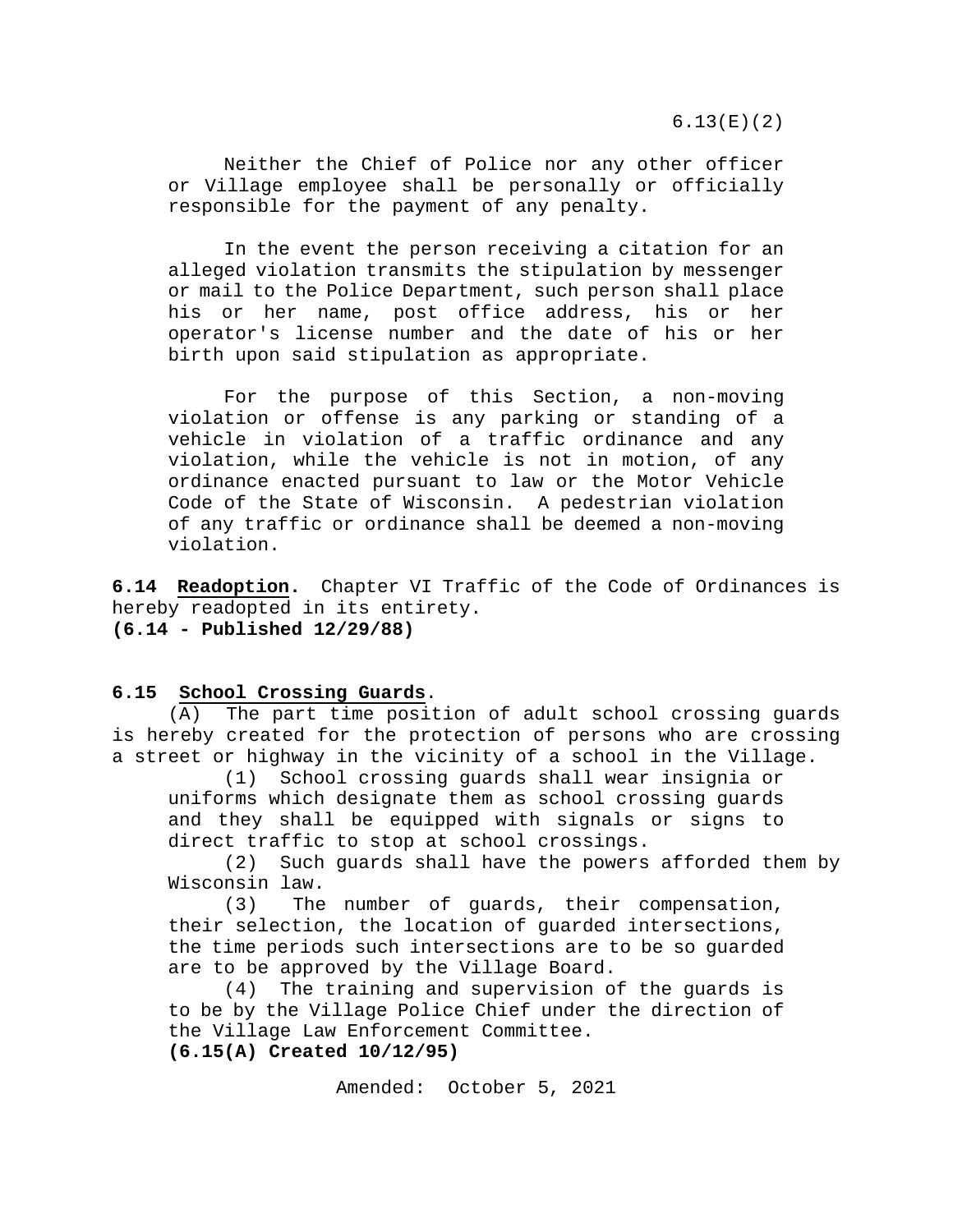**6.15(B)**

(B)Pursuant to Wis. Stat. Sec. 349.215, the School District of West Salem is granted authority to appoint adult school crossing guards for the protection of persons who are crossing the streets in the vicinity of the schools which they own and operate, and to allow for the appointed crossing guards to wear insignia or uniforms which designate them as school crossing guards and to be equipped with signals or signs to direct traffic to stop at school crossings.

(1) Pursuant to Wis. Stat. Sec. 120.13(31), such guards shall have the powers afforded them by Wisconsin Law once the School District of West Salem passes a Resolution and the School District of West Salem receives the approval of said resolution from all ten (10) municipalities to provide for the appointment, and the School District of West Salem appoints adult school crossing guards to protect persons who are crossing the street in the vicinity of the schools. The appointed School District of West Salem crossing guards shall be equipped with signals or signs to direct traffic to stop at school crossings.<br>(2) The numbe

The number of quards, their compensation, their selection, the location of the guarded areas, the time periods of their work and their training shall be controlled by resolutions passed by the School District of West Salem, their employer.

**(6.15(B) created 7/16/2019 by Ord. 489)**

<span id="page-23-0"></span>**6.16 School Bus Warning Lights**. Pursuant to Wis. Stat. Sec. 349.21(1), the West Salem School District administration is authorized to formulate and execute a policy for the use of flashing red warning lights by its school bus operators in the Village Residential or Business Districts where pupils or other authorized passengers are to be loaded or unloaded at locations where there are no traffic signals and such persons must cross the street or highway before being loaded and after being unloaded. Said policy shall be submitted to the Village Administrator in writing and signed by the West Salem School District Superintendent and shall list by specific locations all those locations where school bus operators shall be stopping to load and unload and shall be using their flashing red warning lights. The Village Administrator shall then submit the written policy to the Village Board upon receipt from the West Salem School District Superintendent and upon approval by resolution passed by the